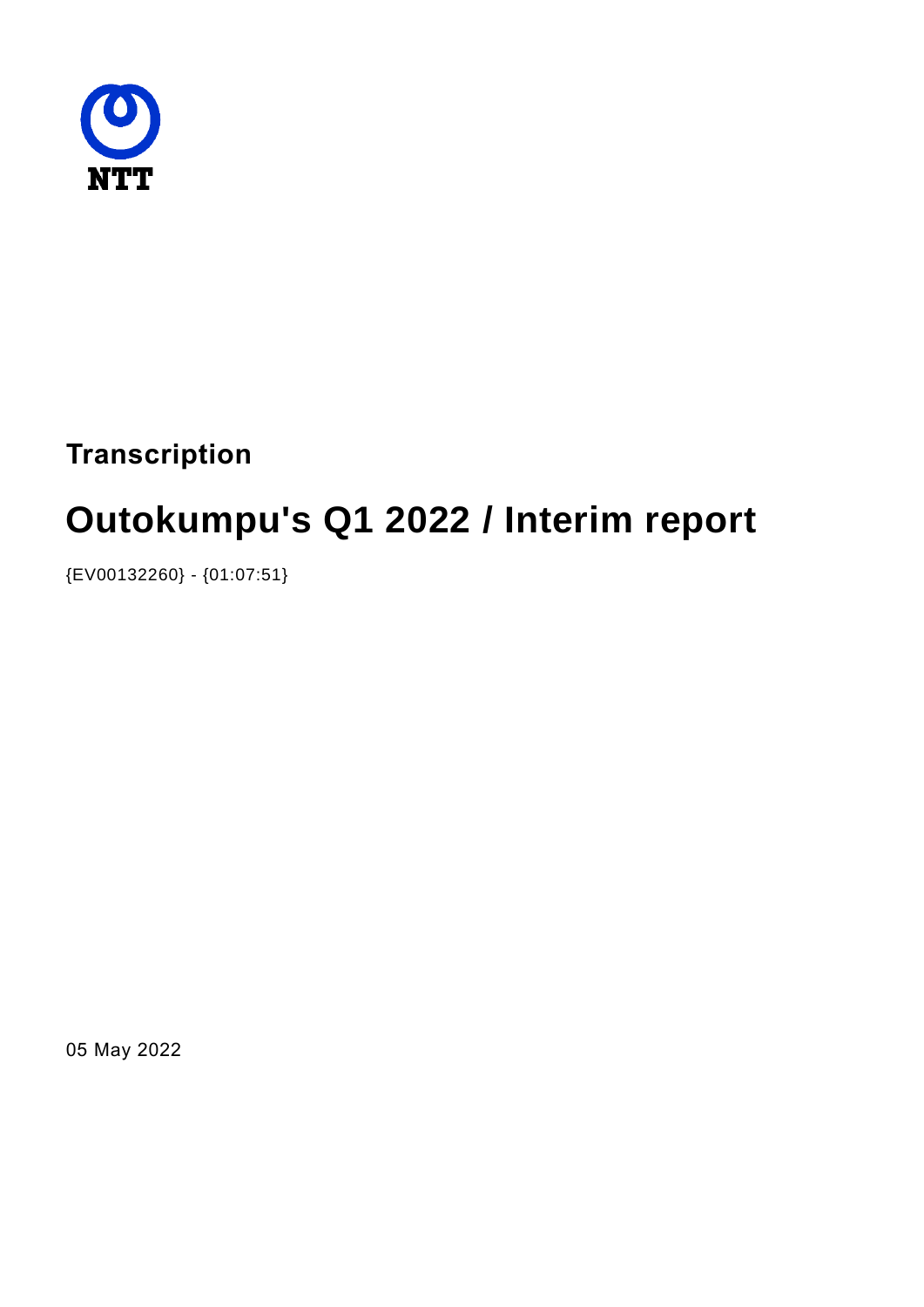

{EV00132260} - {01:07:51}

## **PRESENTATION**

### **Linda Häkkilä**

Hello and welcome to follow the Outokumpu's Q1 2022 results webcast. My name is Linda Häkkilä. I'm the Head of Investor Relations here at Outokumpu. With me today we have our CEO, Heikki Malinen, and our CFO, Pia Aaltonen-Forsell.

We will first start with our presentations. And after that we are happy to take questions from the line. And before we start with the presentations, I would like to remind you about the disclaimer as we might be making forward-looking statements. But now, without any further comments, I would like to hand over to our CEO, Heikki. Thank you.

### **Heikki Malinen**

Thank you, Linda. Good afternoon. Good morning. Good evening. Also, welcome to Outokumpu's Q1 release presentation on my behalf. As the title says, we had an excellent first quarter. The solid performance of the last six quarters continued in spite of the increased uncertainty. Overall, a very, very good start to 2022.

Financially, we did very well. Our adjusted EBITDA increased to 377 million, which is the highest we've had in any previous quarter. And this happened in spite of the dramatic escalation of the war in Ukraine and overall the great uncertainty in the markets.

The team at Outokumpu worked very diligently to manage costs and to mitigate the COVID impacts. Remember earlier on, we had said COVID was still around, and we indeed did have people – quite a number of people were sick. But in spite of that, the operations performed very well. Our capacity utilisation remained very high in all of our plants of course, then allowing us to produce the products that were expected by our customers.

Realised stainless steel prices continued to strengthen and energy costs were very competitive at Outokumpu. We saw a lot of energy cost pressure as we came into the quarter, and we'll talk about that today more. But overall, we felt that we did very well on that front.

And then finally, safety, which of course is the most important thing at Outokumpu. We did very well on safety as well and are on track with the targets we have set to further reduce our safety performance.

Now going one step further and looking at this slide. I just want to remind everybody, all of our listeners and watchers, about the strategy roadmap we have in place. We are still in phase one, which is intended to end in 2022. Remember that our objective for this phase one was very straightforward; improve margins and de-lever or de-risk the company. And as the end of the first phase is coming now and approaching us pretty quickly, I feel that we have actually achieved most of these targets already very well. And then in the not-too-distant future we will then start communicating about phase two, but more on that later then.

Then, if we look at the strategy implementation overall in terms of numbers. So we did set a target of 250 million run-rate improvements. And at the moment after Q1, we are at 237 million, so almost there in terms of achieving that target. And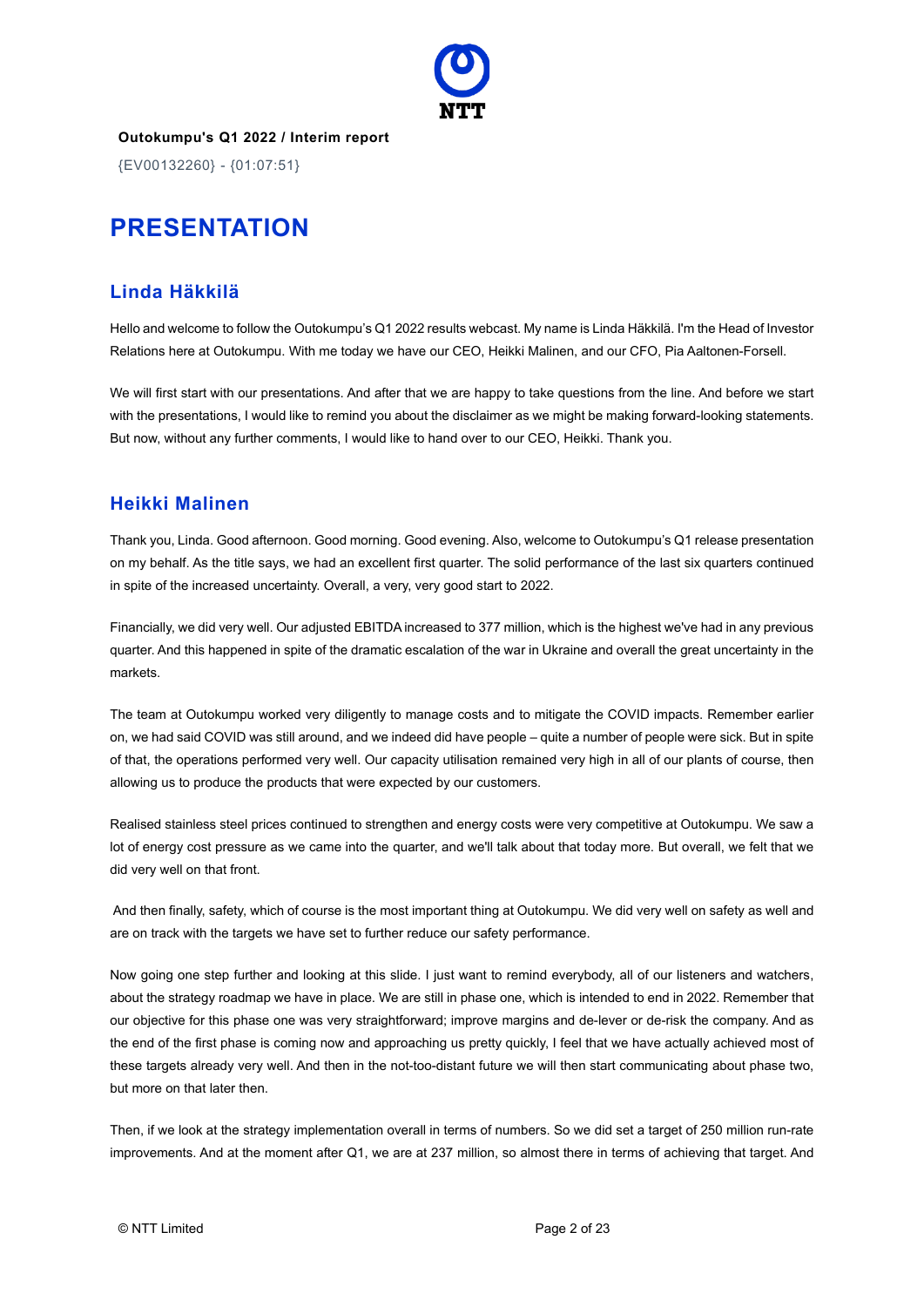

{EV00132260} - {01:07:51}

of the three major sort of major must-win battles we have had – cost, capital, commercial piece – we have made good progress. And as I said earlier, we are seeing significant inflation pressure across I would say the whole area of all of our factory inputs we have been able to reasonably well or even in some areas quite well make mitigate that inflationary pressure during the first quarter. And on the commercial side, we have continued to improve our sales margins, through effective selling and mix management.

Then a few words about sustainability. Now, this, of course – ESG is an important topic, and we will be communicating more and more about this as our strategy journey goes forward. As I said, safety is our number one thing at Outokumpu and at the right-hand side you can just see the figures. We are calculating our so-called total recordables, injury frequency rates, where we compare the number of injuries against one million working hours. And you can see from this statistic that we did very well – 1.7. Overall, the trend is very impressive. I would say that even at this level, I feel that the Outokumpu is approaching a world class performance.

On the lower right-hand side, recycling materials rates still hitting that 90% target. Our intention, of course, is to produce recycled stainless steel and the use of scrap is, of course, a very integral part of that journey. We have continued to improve our energy mix. We are gradually trying to find ways to bring in low carbon energy sources, wind power being one example. We did, in fact, sign two contracts to further increase the use of wind power in the company.

And then finally, it is always nice to get external recognition. EcoVadis is one of these well-known international organisations that evaluates many, many different companies globally. I'm very proud that Outokumpu was awarded the platinum rating for the work we've done in taking our ESG agenda forward. And I really feel good that Outokumpu, for who sustainability is such a big thing today, that we really did get this recognition. So very happy about that.

Now, we have not shown these sort of customer cases before, but we actually have one customer called Harvia, which is, I would say, a world leader in the sauna business. So, if any of you are interested into saunas, you probably may have heard of Harvia. Anyway, Harvia is an important customer and they have been kind enough to prepare for us a video that talks about their plans and how they think about sustainability stainless steel and what role Outokumpu plays for them in their business. So let's take a few minutes. Enjoy listening to the executives from Harvia.

### **Video Speaker**

From the early days, Harvia, Tapani Harvia, the founder of the company, he made a decision to make equipment for long lasting use. Our equipment is designed so that, if using it according to the instructions, it is absolutely safe, but also if you're making against the instructions, it`s still going to be safe. All of the process waste in our manufacturing, we do recycle, and I think the specific Cilindro heater waste we recycle with Kuusankoski, and it will be ending up back at Outokumpu. In the material selection, we've been selecting materials which are long lasting and sustainable, and that's why we also chose Outokumpu steel to be our main partner in the stainless steel. And even though we all Finns consider saunas to be a Finnish invention, more than 90% of the market is elsewhere. So, for sure, our focus is expanding on the global market. Everyone should go to sauna because first of all it's enjoyable, and on top of that you get very good physical benefits and I think the utmost mission we have is to give people long and enjoyable lives.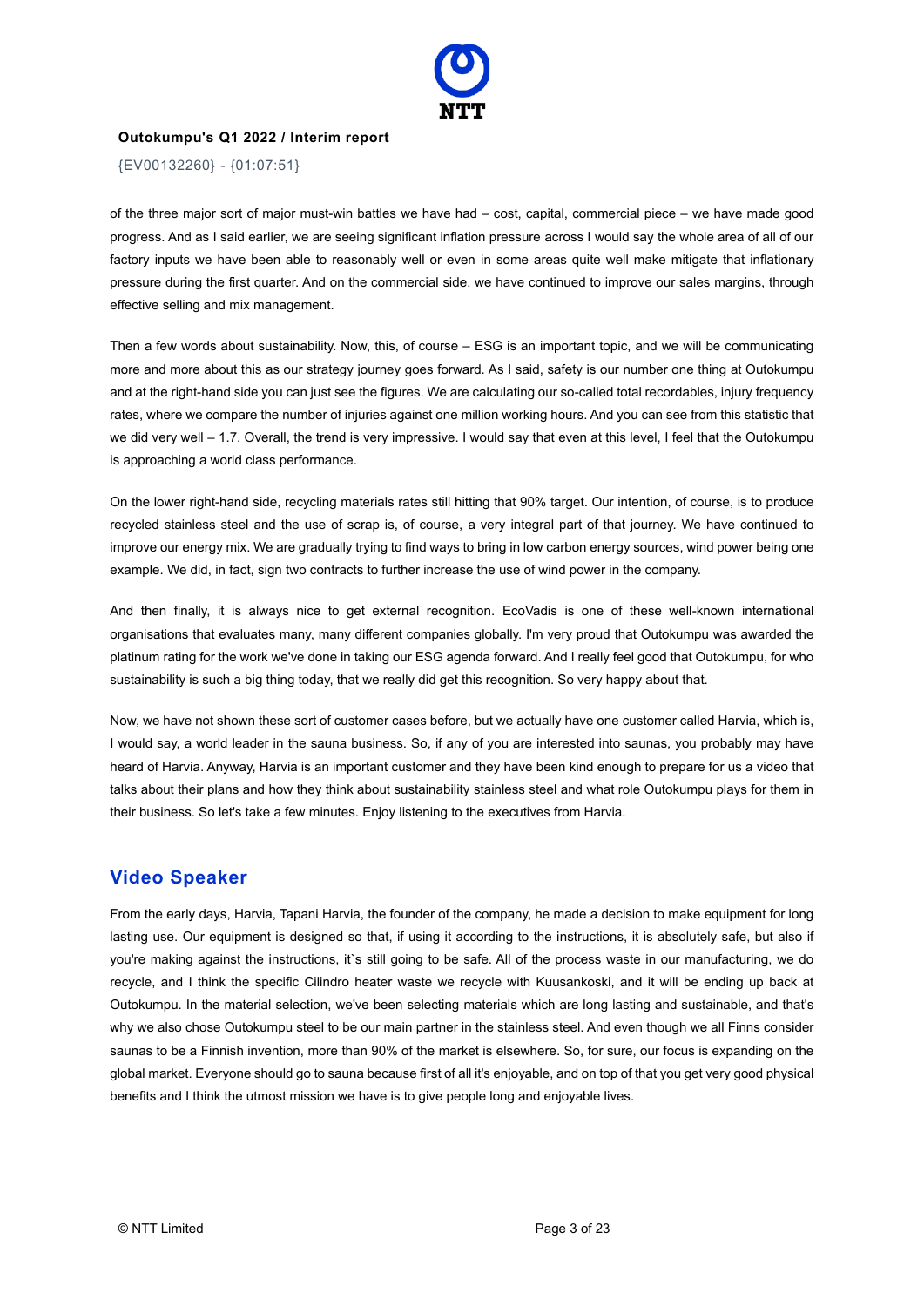

{EV00132260} - {01:07:51}

### **Heikki Malinen**

So, thank you, Harvia, for that message. Very happy to work with Harvia and, as I said, great company, great products.

Now, then, moving on back to our business and our industry, a few words about the market and prices. On the upper righthand corner, you can see the nickel curve. As you've seen we've seen the trend in nickel being upward but what was, of course, very surprising was that we saw this dramatic volatility take place in the month of March. I recall from statistics previously read that in 2006, I think nickel went to \$54,000 per tonne and now we even touch \$100,000. So much volatility which of course is never good for a business when things are so, so volatile. And now we've seen some stability recently but in any case, events like that are, of course, but not positive for the business.

On the lower right-hand corner, ferrochrome price development. The market has been very, very tight. Demand has been very strong. And also in some countries, Asia in particular, supplies have been constrained. So therefore, we've seen ferrochrome prices move and at \$2.20 roughly per pound, I think we are approaching all time high prices not seen probably since about 2006/2007, before the financial crisis.

And then on the lower left-hand side, the price of stainless. And again, this is the spot price based on external data. You can see the trend still moving a bit upward as we've got into the first quarter and you can see the commentary I made in the previous quarter that the gap between the Chinese price and the European price has continued to widen, and that was also the case in the first quarter.

Then a summary on our performance. From a delivery standpoint, you recall that the first quarter is always seasonally strong. We had an increase about 10% in volume terms and you can see that in the first bar comparing 326 million EBITDA in Q4. So, an increase from 10% volume, an increase in overall profitability. Then we also, of course, enjoyed the higher realised prices for stainless steel. And as I said, they continue to strengthen in the first quarter. That is the second green bar on the right-hand side.

And then we come to metal hedging and the volatility. So obviously the events of March in particular did create a lot of volatility and we have booked hedging losses which are then shown in that negative red bar on the right-hand side.

And then finally, I talked about cost inflation. I do feel that we did, as a team, excellent work in trying to mitigate those pressures to a better efficiency. But in spite of that, the cost pressures are here and that brought the results further down, ending then at €377 million of adjustment EBITDA. And at the lower left-hand corner, you can see the performance since the bottom of COVID, summer of 2020, Q3, 22 million. We have now had six consecutive quarters where our results have improved. So, obviously a performance and a trend which is very helpful for Outokumpu. We had a very tough decade behind us and through this performance improvement, of course, the company's financial position overall, our balance sheet, the health of the company, are in much, much better shape. And of course, that positions us much better as we think about the future years ahead of us.

Now, the last slide I want to show you before I give the remote to Pia is a few words about the Russian war in Ukraine. And it goes without saying that Outokumpu strongly condemns the military actions Russia has taken in Ukraine. We have therefore decided to stop all of our operations related to Russia as soon as possible. I would underscore that we actually do not have any facilities in Russia. What we do do is, we have sold some products and we also buy procured raw materials. In terms of recycled raw materials, recycled steel or scrap, Outokumpu is currently not procuring any scrap from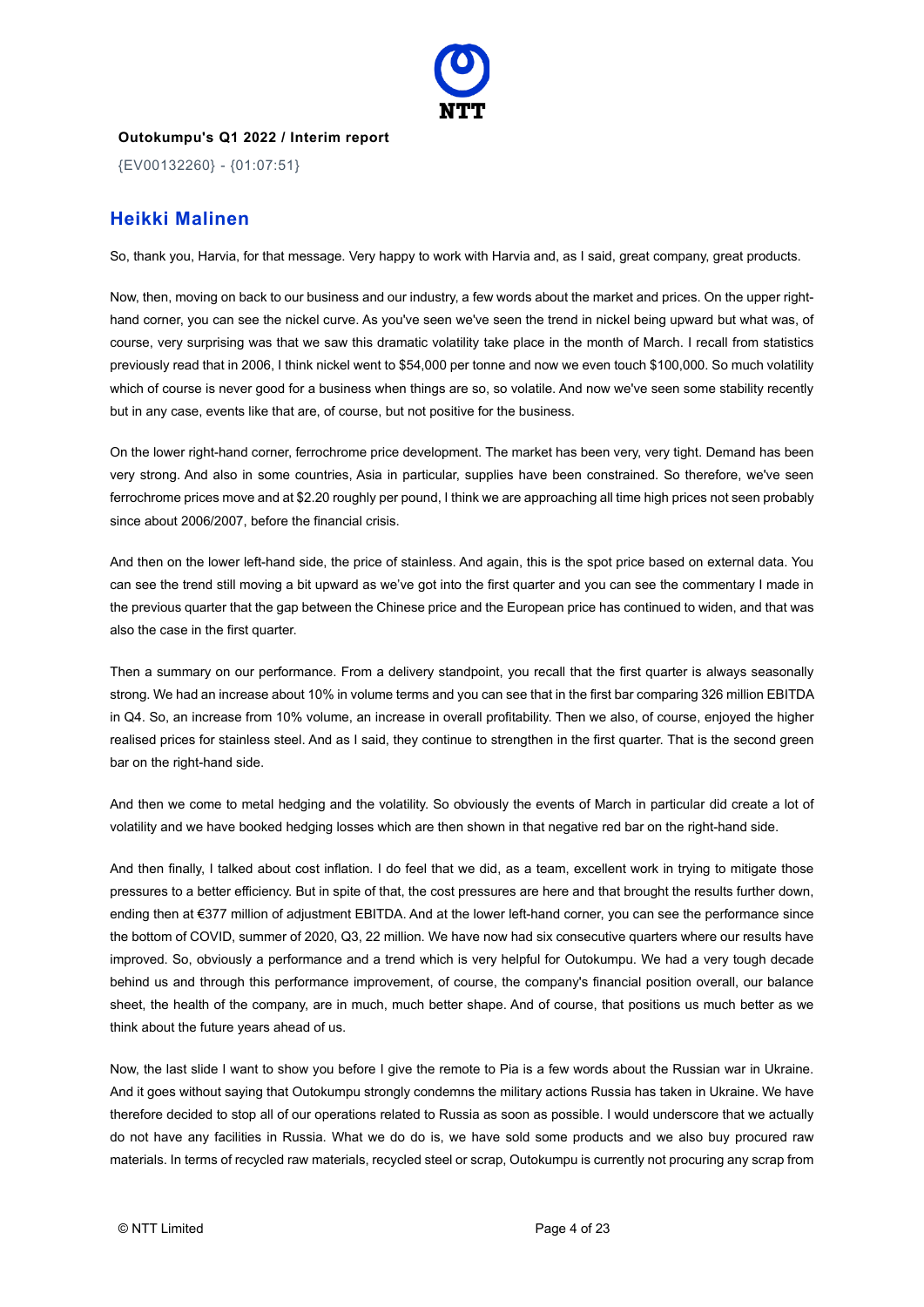

{EV00132260} - {01:07:51}

Russia and the limited amount of other raw materials we procure from Russia, we are actively trying to look for alternative sources globally.

We do acquire energy gases from Russia indirectly. Russia is an indirect supplier. We are looking also actively for alternative sources together with our energy suppliers. We have asked those companies, primarily who are providing us with gas, for example, to actively look for alternatives in case there might be disruption.

Earlier this week, on Monday, the Board of Fennovoima, and this is the Board of Fennovoima – Fennovoima being the nuclear power plant project in northwest Finland, so the board of Fennovoima made a decision to basically stop or terminate the EPC contract they have had with Rosatom subsidiary, RAO's project. We as a company feel that that was the right decision. It was an obvious decision, especially now that the war has started. Outokumpu has basically written off the whole value of the project already in Q4 of last year. Therefore, we've booked it down to zero. So therefore, the decision from Fennovoima now has no impact on us otherwise.

And finally, extending our sympathies to the Ukrainians, Ukrainian people, Outokumpu has donated €1 million to support the relief efforts in both Ukraine and the neighbouring countries where many of the refugees are now moving to.

So those would be my introductory remarks. And now, Pia, I hand over to you. Please.

### **Pia Aaltonen-Forsell**

Thank you, Heikki, and dear ladies and gentlemen, I do hope you are all keeping safe and doing well.

And I wanted to start a bit by talking about, as Heikki talked about, the health of the balance sheet of our, financial resilience, and let me make a few remarks of that to start my presentation.

We are a company that operates in a cyclical business. So the whole emphasis on the first phase of our strategy during 21 and 22 has been to increase the strength of the balance sheet and that way to de-risk the company. There have, of course, been circumstances, now the war in Ukraine. But let's not forget that we also had the COVID crisis. It's maybe a bit still among us, but hopefully soon to be something of the history. But to mitigate the risks relating to that, I think the importance of risk management has kind of really surfaced, and I do feel that in Outokumpu we have a good way of working together as a team and that has also helped us in the risk mitigation relating to the war in Ukraine.

Our financial resilience has increased, so our net debt has clearly reduced. It's now at 294 million and obviously supported by the good momentum also when it comes to the profit. Our gearing is very healthy, down to 9%. And also in this time period again of uncertainty, we felt having a lot of liquidity available is of utmost importance. So, we have increased a bit our liquidity reserves. They are now up to €1.3 billion.

We will pay a dividend, or we have paid a dividend in April, which we are of course very happy about. And then finally, net working capital, I think I will come back to that a bit later in my presentation, but it is of really high importance also giving now these high metal prices and prices generally that we are experiencing.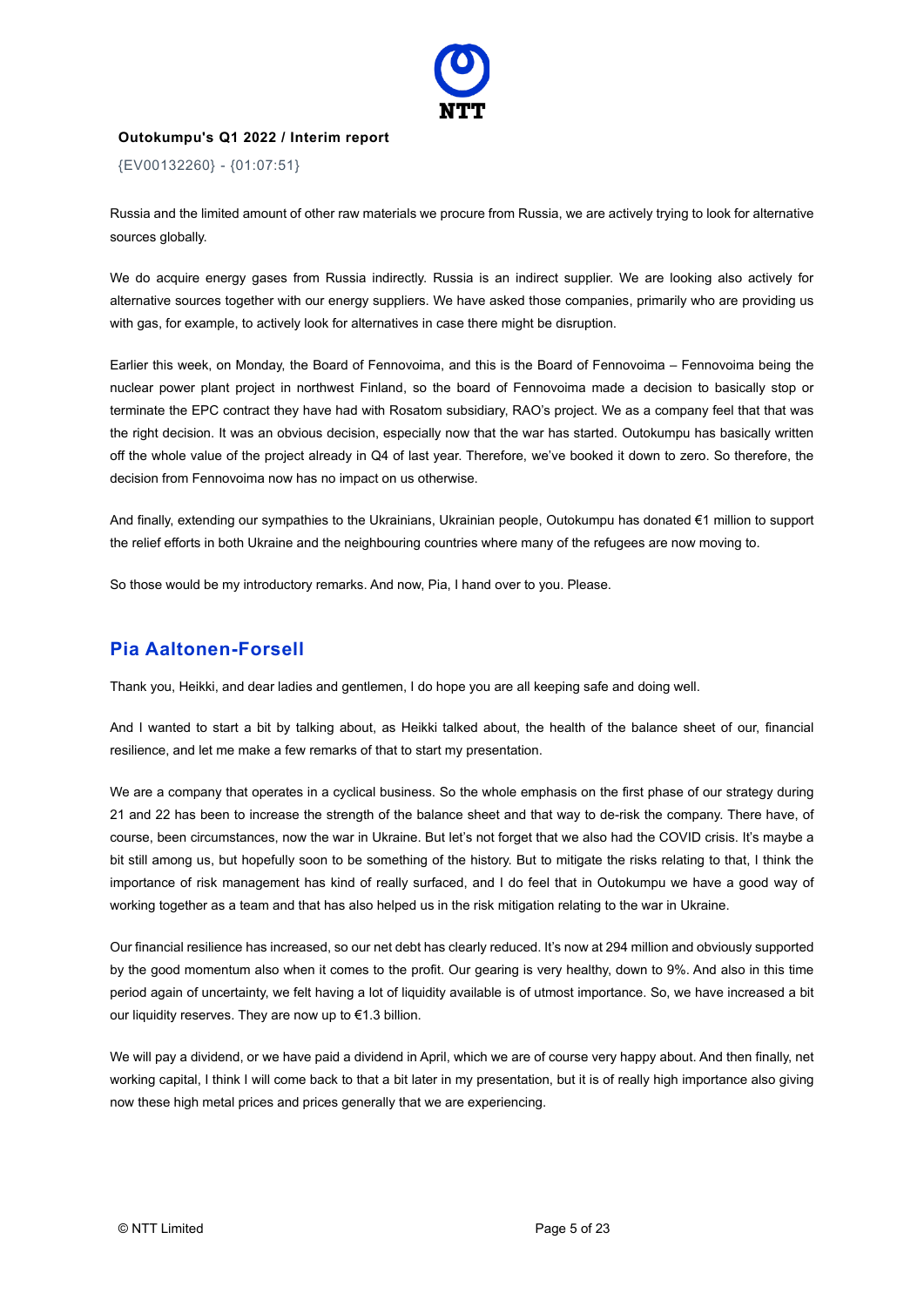

{EV00132260} - {01:07:51}

So, I do want to show at least briefly a few important KPIs. Just looking at the net result of the quarter, at 251 million, delivering an earnings per share of €0.55. And I think those are good figures to start the year with. You can see our operating cash flow here, 147, our net debt below 300 million. So, I will come back to those facts still a little bit later in my presentation. And then finally return on capital employed now at almost 24%, whereas in the first quarter a year ago, we were sort of barely on the positive side there.

It's been a year of good development, as Heikki said, six consecutive quarters now of really good profit development and profit figures as well.

One part of the success, on top of the market rebounding after COVID, is clearly our strategy execution. And we have talked about it before, we have an approach that really runs through the company in a very diligent but also transparent way. And we have a lot of people engaging in the projects to improve. And the pie chart to the right shows that we still have a very strong implementation pipeline. Even though we have implemented more than 1,200 initiatives, we still have many hundreds in progress.

And what you can see here is that all in all, we have already been able to reach 237 million of run-rate improvements through these own actions. And I think that's pretty significant because we also upped our target, so we increased our target late last year, and we increased it to €250 million EBITDA run-rate improvement. So, we are pretty close to reaching that target by now.

Let me next talk through the main points per each BA. And I will start with showing here the development in the Business Area Europe. There are, of course, some general remarks that do relate to all of the businesses and maybe I would just sort of briefly relate back to Heikki already talking about the nickel price development and how that really was quite disruptive in the month of March.

So, I'm sure we all remember this debacle in the LME nickel trading. Obviously still at this point we are waiting for the independent review of what really happened and what can be improved going forward and we have still seen fairly elevated LME nickel prices, although with very small trading volumes at this point in time. So, overall, there's been an impact of that and maybe it's enough to say first that you have seen some in the first quarter, you have seen actually a very big negative figure. Net of timing and hedging was a negative for the Group of €42 million. And that was actually more than 60 million negative of hedging and about 20 million then of positive from the other element. So, that 42 is the net figure.

I think it's also important to see that there are also clearly benefits for us when the nickel price goes higher. I think we do hold some inventory and these timing gains will be significant in the second quarter, even though presumably with these nickel prices, we would have some hedging losses overall in the second quarter as well. So, that, I think, is something that is not fully unprecedented. Maybe something has happened in some historic years at some point. At least in the recent years, this has been quite an extraordinary development for sure.

But then let me quickly say a few more things, really, particularly for BA Europe. I think the COVID mitigation was a really big topic for BA Europe. I think in the US, in Calvert, and in Mexico, we saw this sort of peak in absenteeism because of COVID already during Christmas time, like very early in the quarter, but in BA Europe, it really came sort of during the quarter. The wave was heavy. And I really want to say thanks to the team for extremely good mitigation. In the end, we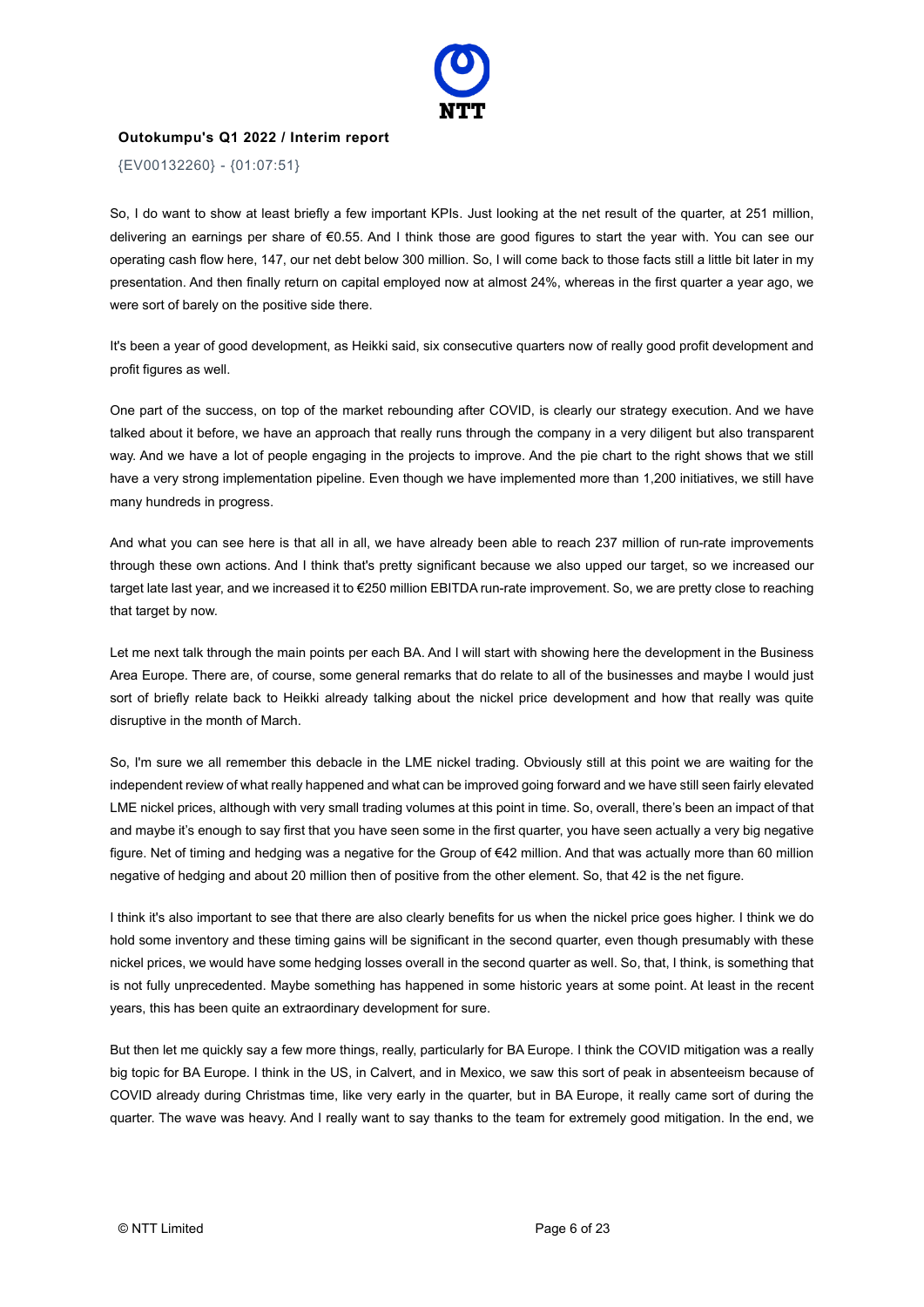

{EV00132260} - {01:07:51}

really managed to grow our volume, which was good because the market demand was strong. It was a good quarter to perform operationally in a strong way and obviously this really also helped us boost our EBITDA.

I think Heikki has talked a little bit about where we are right now, also in terms of the market situation, but I still think a few typical remarks that I would like to make, we have seen in the order intake right now much more the waiting attitude from the distributors, obviously that's one important market channel. We have other important market channels, for example, end users where we still have a more positive sentiment overall. And what we can see from the statistics, obviously, apart from higher imports in the first quarter is also that distributor inventories are now a little bit above the historical averages. So, that is the environment where we are operating right now. Obviously still at really good capacity utilisation levels and overall a typically, of course, Q2 is still a seasonally also a strong quarter.

Then, let me move to BA Americas. It is a pleasure again to show these figures. We've had a very strong situation during the first quarter in the market and obviously this sort of positive sentiment overall from a macro perspective also continues in the Americas. So, it's a strong market environment, including distributors, including end users as well. I do think that if you look at distributor inventories, they are maybe a little bit up compared with end of Q4.

But we saw somewhat of a peak during Jan/Feb that has now a bit declined and that was probably caused by almost congestion in the ports and a little bit this sort of peak in imports over a short period of time. We are certainly running our operations very strong right now, and also then enjoying this good operational performance along with a lot of mitigation on the cost side because obviously inflationary pressure is there. So, you see here also in euro terms, a very strong result – 90 million in the quarter.

I would like to move over to Ferrochrome. You have seen the price, the European benchmark price being high in the quarter and continuing to rise throughout the second quarter. So, it has been really important to keep the operations running. You can see that we are a little bit up on volume here. So, we have been in a stable and robust performance mode during the quarter, enjoyed the tightness of the market has led to the price levels being very good.

And maybe I would still comment, even though I didn't do that for BA Europe in particular, but we have also been able to benefit from the Nordic electricity markets and obviously in the Ferrochrome case in particular from an electricity price level that is still, in comparation with any other European countries, clearly more favourable, our hedging efforts were also successful. So, in the end overall, we actually did not see an increase in electricity from Q4 to Q1, even though overall in energy, maybe there was a little bit of pressure.

And finally, let's look at a record result also from Long Products. You can see 24 million here in the quarter. So we've been really successful in pushing out more volume also from our downstream operations here and enjoying the efforts of the turnaround programme now really proving also in the results.

So, I think those were overall some positive news from a profitability perspective. If I now still use just a few more words on the balance sheet.

I would like to start with the cash flow. The operating cash flow impact of the first quarter. So you obviously see good results supporting it strongly and then you see working capital at -252. Obviously, it is very much the higher metal prices driving this. So, if I would like to simplify, I could of course say that yes, indeed, we did have in euro terms about €200 million increase of inventory in the quarter. Half of that was clearly only kind of price driven. But then in the end, it is still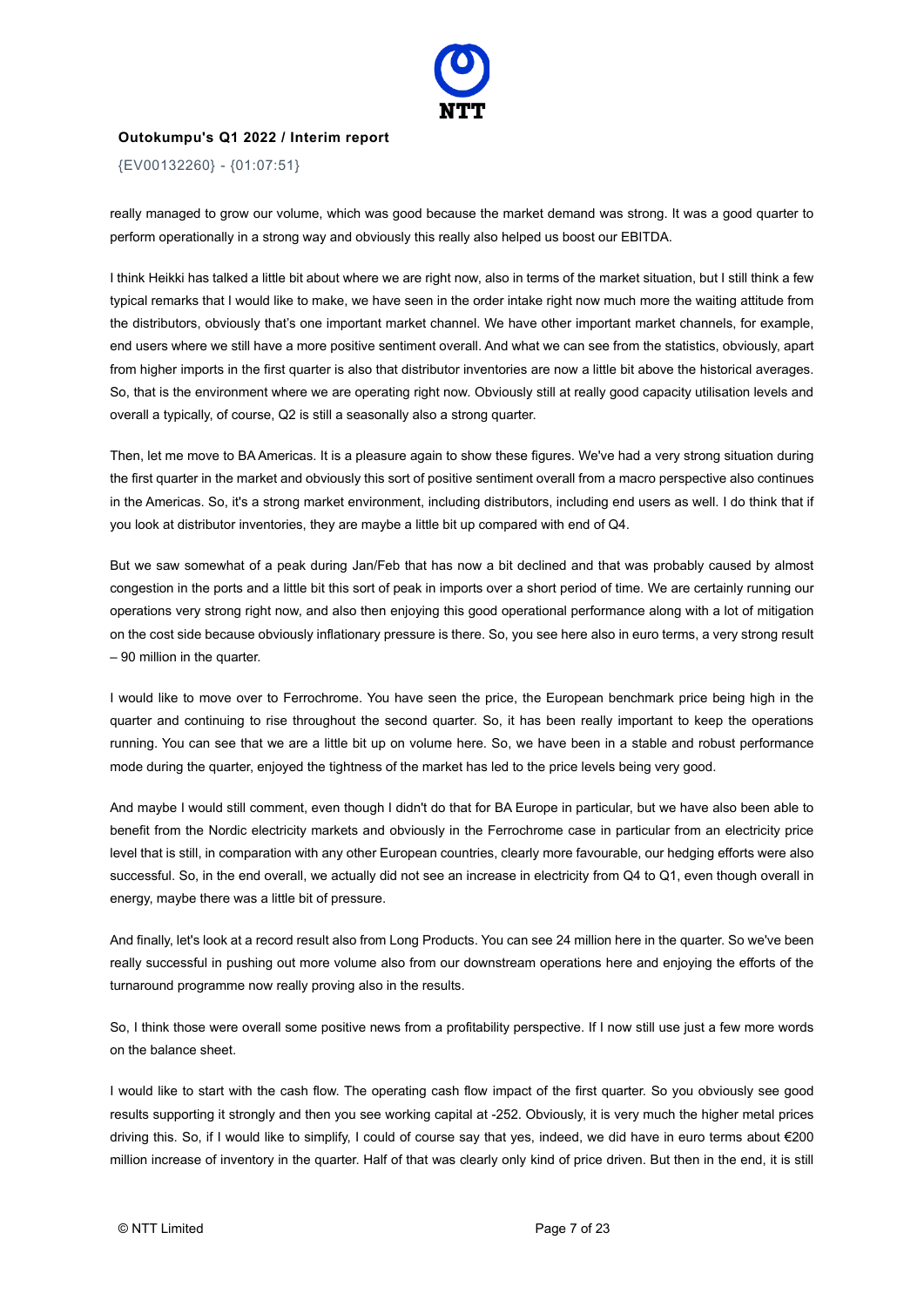

{EV00132260} - {01:07:51}

worth mentioning that there have been really big changes as well. AR increasing more than €300 million, but on the other hand, AP increasing almost 300 million. So, those more or less offset each other in the impact.

And then you can see here that there's really nothing significant going on on the provision front, etc. Those restructuring programmes are now a matter mainly of the past, so, the pay-outs of those have really been done and from a CapEx perspective, we remain at a CapEx of €180 million for this year.

And that would take me to the final slide of my presentation. Still showing here the development of our net debt and leverage. Obviously, our net debt now below €300 million bringing also the leverage to 0.2 times. So, clearly better than our set target of being below three. And we believe that this strong balance sheet is an asset especially in uncertain times and we are also comfortable at the moment with the thought to building here really the resilience and the strength under these circumstances.

So, with those words, Heikki, back to you.

### **Heikki Malinen**

Thank you, Pia. So, let me then finish with the outlook before we take your questions. So the outlook for the second quarter is as follows. Group stainless steel deliveries in the second quarter are expected to remain at a similar level compared to the first quarter. The European benchmark for ferrochrome price will further increase to \$2.16 per pound for the second quarter.

With current raw material prices, significant raw material related inventory and metal derivative gains are expected to be realised in the second quarter. Supply chain uncertainties resulting from the war in Ukraine and associated Russian sanctions remain a risk in the second quarter. And adjusted EBITDA in the second quarter of 2022 is expected to be higher compared to the first quarter. So, that is the outlook for the second quarter of 2022.

And with those words, I would like to hand it to the operator for questions. Thank you.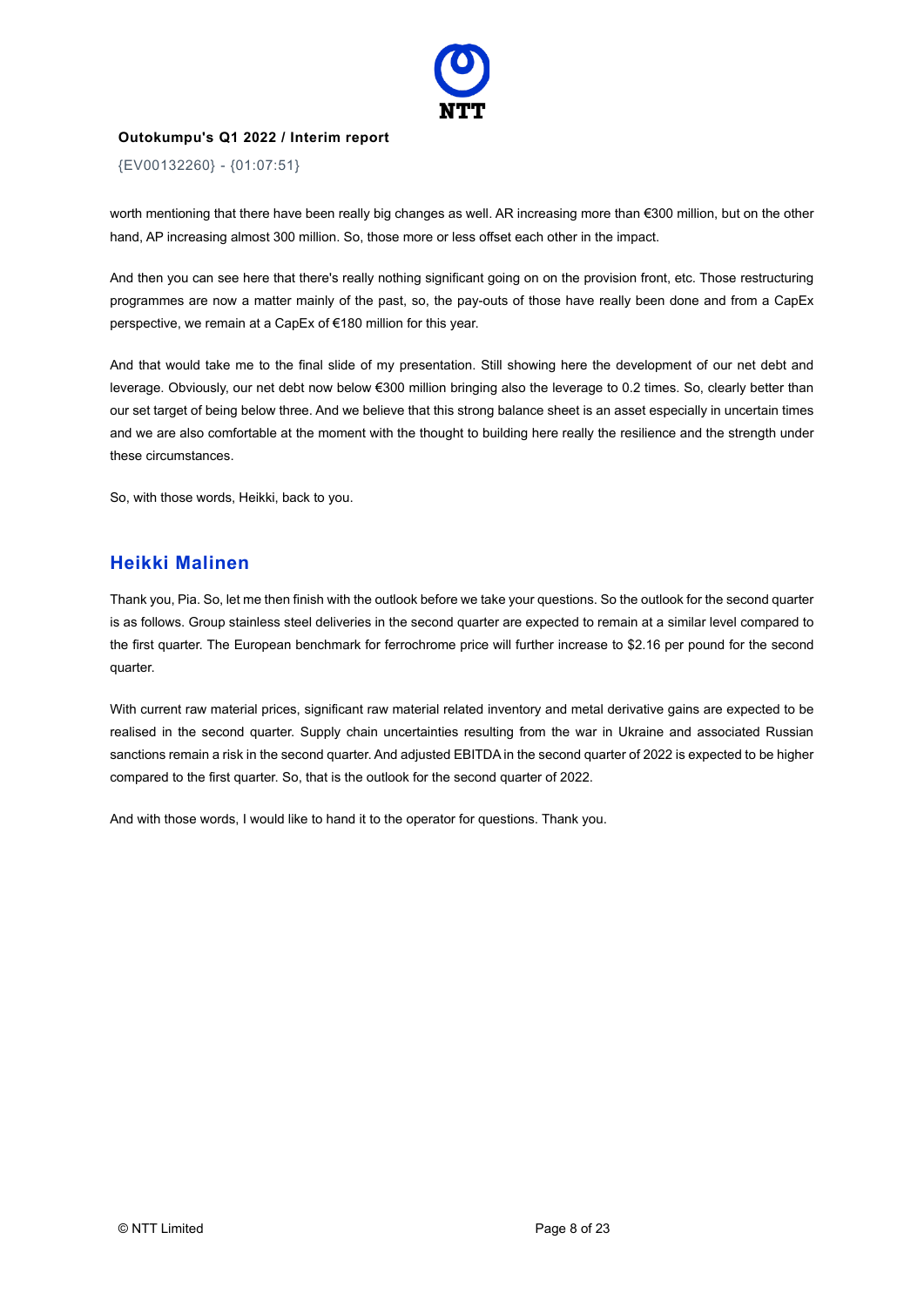

{EV00132260} - {01:07:51}

# **Q&A**

### **Operator**

Thank you. Just as a reminder, if you do have a question, please dial 01 on your telephone keypads now to enter the queue. If you find your question is answered before it's your turn to speak, you can dial 02 to cancel.

Our first question comes from the line of Tristan Gresser of BNP Paribas. Please go ahead. Your line is open.

### **Tristan Gresser**

Yes. Hi. Good afternoon and thank you for taking my questions. The first one – can you discuss a little bit the moving pieces for the Q2 outlook in Europe? Would you expect margins excluding the losses in Q1 and again in Q2 to be stable quarter on quarter? Will the price increase be able to offset the increase in cost?

### **Pia Aaltonen-Forsell**

Yes. Thank you for the question. Well, I'm sure you ask this on the back of us also really pointing to the significant impact of the net timing and hedging being positive in the quarter. However, when we look at the other elements, obviously volumes are pretty much stable, and I would say apart from that, we are really doing our best with the mitigation of the inflationary pressure that we can see on cost right now. So, maybe there is some opportunity still also on the operative side to sort of really continue on a good path. But overall, of course, the net of timing and hedging impacts should not be discounted. Those are important.

### **Tristan Gresser**

All right. Understood. And could you maybe give us some sense of the scale of the expected inventory gains for Q2? Are we talking about something similar to the Q1 losses, but in positive or something even larger?

### **Pia Aaltonen-Forsell**

Yeah. I mean, obviously, that will still depend on where we actually, towards the end of the quarter, will see the metal price developing. This is still somewhat of a moving target, but based on what we can see right now, it's early May, it's clear that the reason we say significant is that we've really had also a significant negative in the first quarter. And now we will also have a significant positive in the second quarter. So, indeed, it could be a similar size or even bigger than what we have seen negative in the first quarter.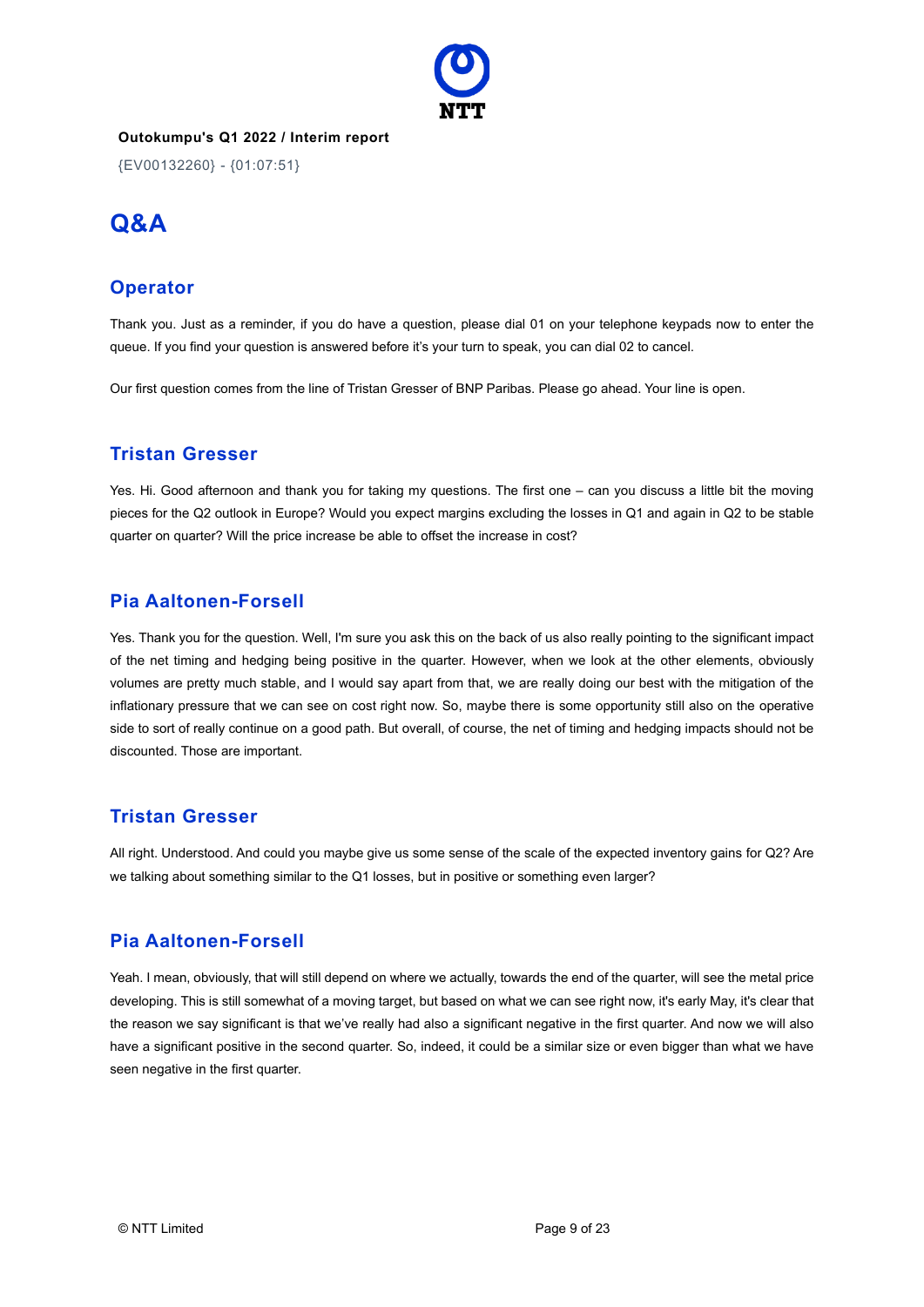

{EV00132260} - {01:07:51}

### **Tristan Gresser**

Okay. That's very helpful. And my second question is a bit more on demand. How has been the reception of the latest increase in the alloy surcharges from both distributors and end customers in Europe? Have you been able to pass on the raw material cost increase to your customer, or has there been some pushback? And also have you been able to use the alloy surcharge mechanism to all of your sales in Europe recently?

### **Heikki Malinen**

I think I will not go into the details of the alloy surcharge because, let's say, a response to the degree you are looking for. What I can say is that, as I said, the alloy surcharge was put in place at the end of April and it's in effect now for the month of May. And we're now in the process of considering what we are going to do with respect then to the alloy surcharge for the month of June. But the calculations and the thinking is still under way, and we have not made any decisions at this point in time.

### **Tristan Gresser**

All right. Thank you.

### **Operator**

Thank you. Our next question comes from the line of Carsten Riek at Credit Suisse. Please go ahead. Your line is open.

### **Carsten Riek**

Thank you very much for taking my question. The first one is actually on the long division, which did extremely well, a result which we haven't seen for at least the last seven to eight years. You mentioned what changed already a little bit, but Pia you mentioned that actually you did more downstream or debottlenecking in downstream facilities. What exactly did you do, and how sustainable is the very good result? That's my first question.

### **Pia Aaltonen-Forsell**

Yeah. Thank you, Carsten. I think it's actually a pleasure to talk also about the success of the turnaround programme. And obviously, from a Group overall perspective, we already start to speak about smaller volumes. But I still want to mention, I mean, I think we have downstream operations in the Long Products divisions now, for example, our [? 00:31:41] operations, our [? 00:31:42] operations in the US. And I think we have just been really good at getting more volume out and really being able to fulfil the kind of promise or the capacity that we have seen also being there in those units. So, also kind of getting the logistics to work and also the full scope of that. So I do think that is important.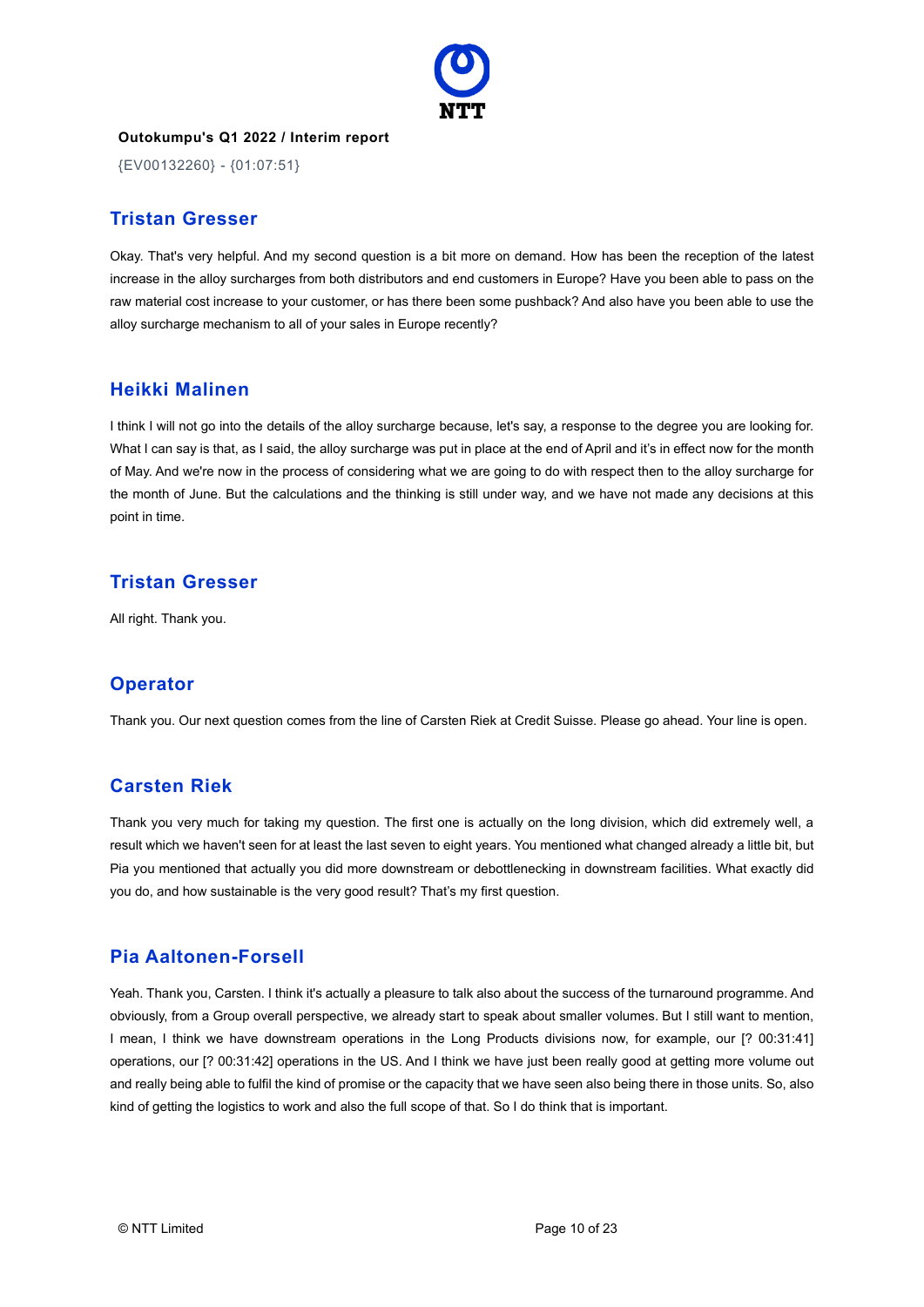

{EV00132260} - {01:07:51}

And maybe I should mention one other topic, which is that already during 2021, when you can see from the price development, on the flat side, that prices started increasing, there was actually, I would say, somewhat of a delay before any price increases started to go through in the Long Products product categories. So maybe that's also contributing now that we start to see some of those positive developments.

### **Carsten Riek**

Okay. That helps. And the second question is more on the broader market, especially  $-1$  know that you usually done talk about second half, but I'll try in any event. Will the COVID related lockdowns in China pose a risk to the stainless-steel demand in the second half in your opinion? Could it actually disrupt the value chains, and could it impact the European/North American business as well, in your opinion?

### **Heikki Malinen**

So, maybe if I try and answer that. Obviously, as far as we can see, the lockdowns in China have been quite considerable and indeed they have caused logistical issues in the various ports and in the supply chain. We have actually, if you look at these publicly available, EU-FER statistics on imports into Europe, you actually can see that there was increased imports into Europe from Asia in the first quarter. And interestingly, what actually also happened was that we saw China import volume in the first quarter into Europe for the first time – try to look at statistics – we went actually many years back to a point when we actually saw China bringing in that amount of volume. So probably there is something going on in China that has then led them to move that volume into Europe.

The volume that arrives now or arrived in Q1 probably was ordered like five months earlier. So there is, as far as we understand, a five month lead time lag between the point of production and then when it actually arrives here. So trying to think of what the events were in China at the end of Q4, it was before the Olympics. I don't know if the lockdowns were that severe at that stage, but anyway, China volumes now arrived here. And let's see whether that was temporary or whether that is more of a permanent phenomenon. China of course does have the tariffs in place, as we know.

On the North American side, I would say that what we saw earlier in the beginning of this year, we saw quite a big bump in imports into North America. But our understanding was that that was more a result of just simply bottlenecks in the supply chains, which then ultimately opened, and you saw this big push of volume coming in. At the moment we have not seen the same amount of activity volume coming to the United States as we see here in Europe. So, that would be a bit of a difference.

And in terms of the second half, very difficult to predict what exactly we're going to see from Asia into these markets. So, just have to wait and see here some months.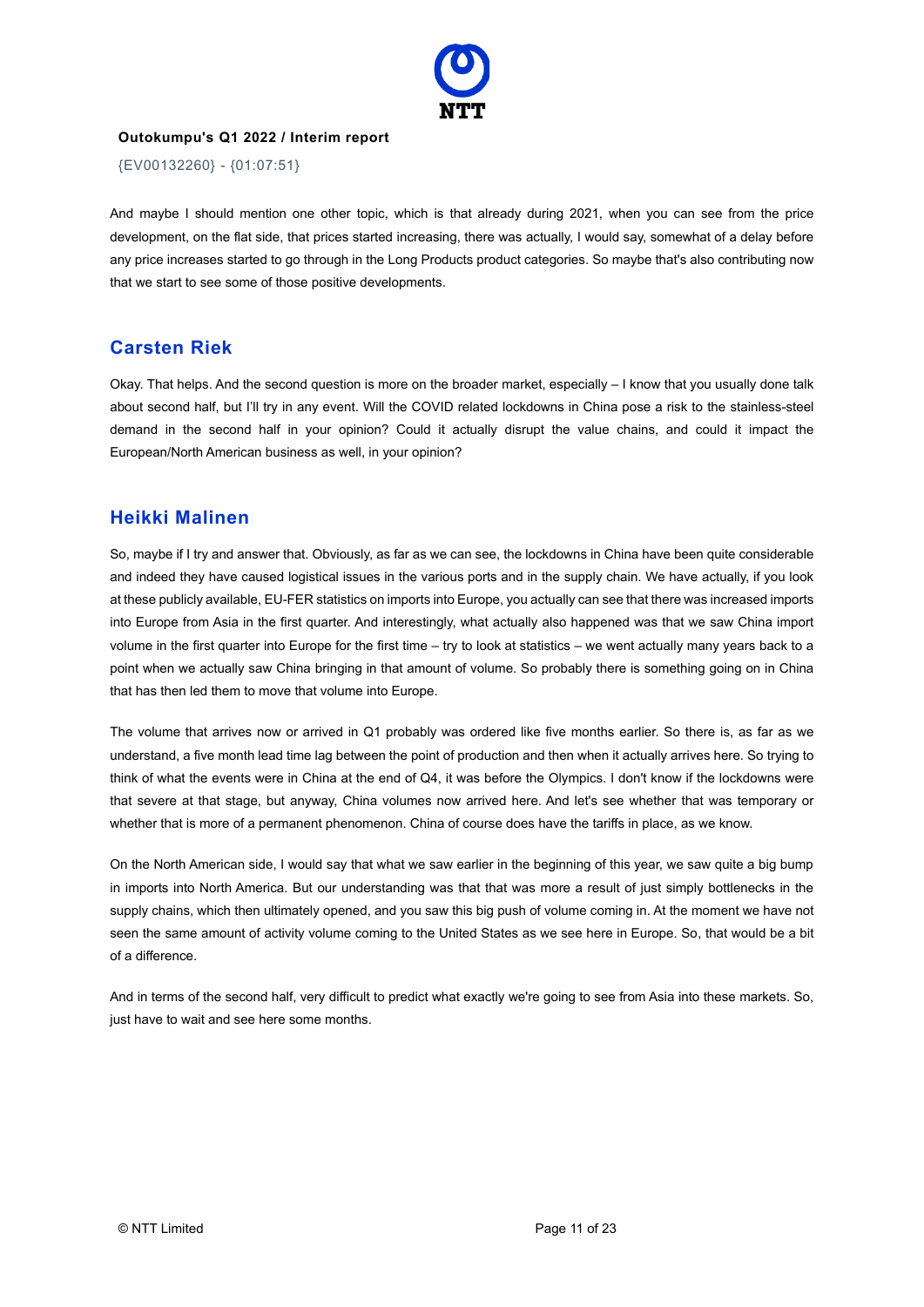

{EV00132260} - {01:07:51}

### **Carsten Riek**

That helps. All right. And the last one is more broadly, after fixing the balance sheet, what's pretty much next? I assume that the appetite for bolt-on acquisitions is rather low after the last experiences. But what are the areas where you would like to strengthen your position?

### **Heikki Malinen**

Carsten, that is a good question. And that is a very important question. It is the proverbial \$6 million or \$60 million question. We are obviously thinking about this deeply. I just ask you for your patience. During the course of this year, we will come to you with a good plan, but today, unfortunately is not the moment when I want to share what we're going to do next. But trust me, we will be back in the not-too-distant future.

### **Carsten Riek**

Perfect. Thank you very much. Then I keep my patience. And thank you.

### **Operator**

Thank you. Our next question comes from the line of Patrick Mann at Bank of America. Please go ahead. Your line is open.

### **Patrick Mann**

Thanks very much for the presentation. I wanted to ask, and Pia you alluded to your relative cost position in energy and electricity. Can you give us an idea of how much has your relative cost position improved to your European peers? And does that impact your strategy going forward? I mean, is there the opportunity here to – if this is a structural cost advantage now being in the Nordics – to aim to take market share? Or possibly does it just encourage more imports from Asia, as Heikki was just saying? Thank you.

### **Pia Aaltonen-Forsell**

Patrick, thanks very much. And I think I base my answer more on sort of general information about electricity price development, ect. Obviously, I don't have sort of any specific contractual data for anyone else than ourselves. And when I just look first at that sort of difference between the price levels that we have seen in Finland or in Sweden compared with other European countries, obviously in the peaks we have talked about hundreds of euros per megawatt hours. So, I mean, these have been very significant differences.

And I think we do see that in our cost development now as well that our long-term hedging strategy has been good, it has protected us in this kind of extremely volatile environment. That is not to say, I think, we can discuss the details of our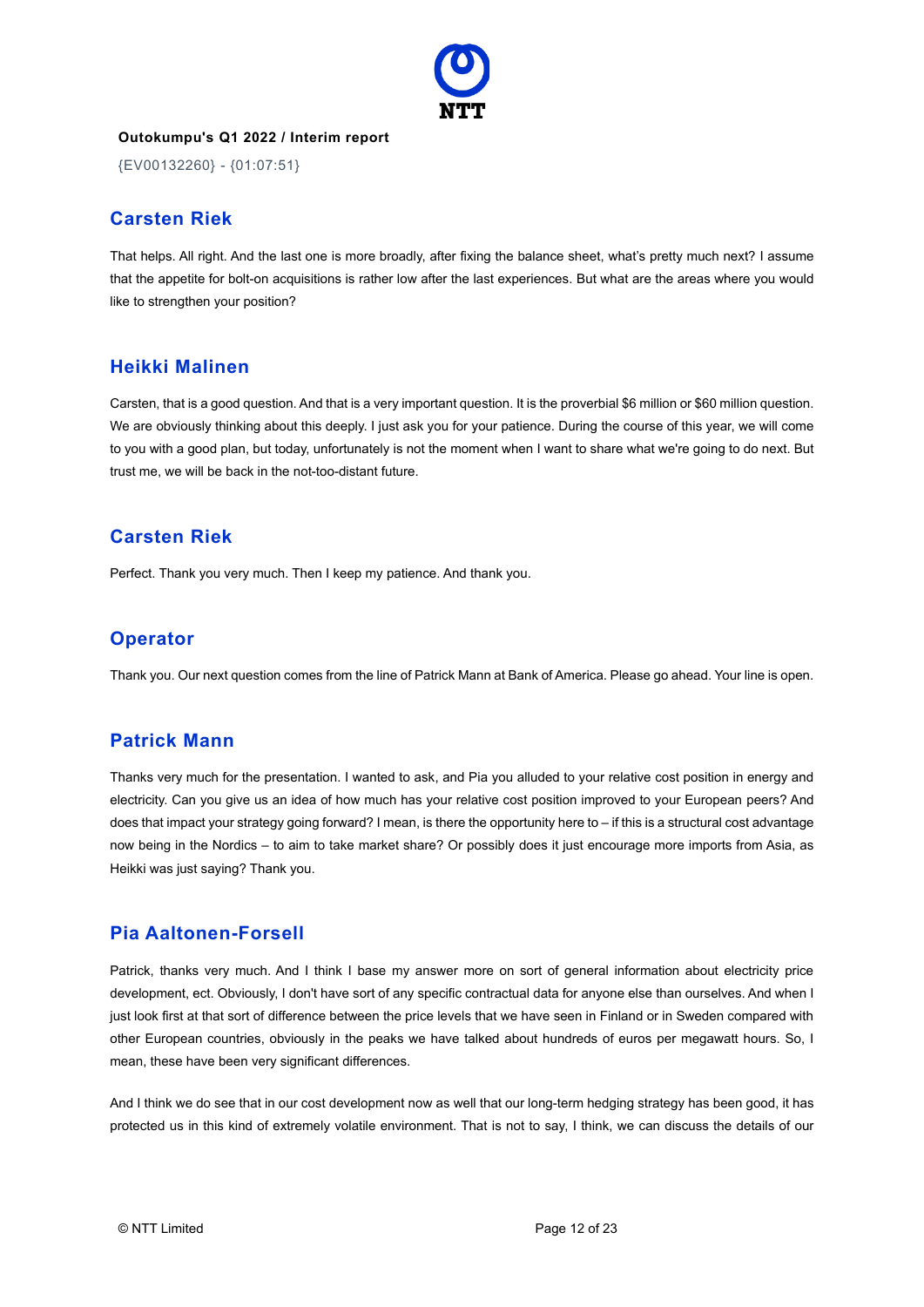

{EV00132260} - {01:07:51}

hedging programme. That's of course, something that is rolling. And if market prices go up at some point, we will be impacted as well.

There have really been some, I would say, if not anomalies then at least really moments of very low prices, for example, in Finland during the month of March. So obviously there were also some really beneficial momentary events here.

So, I would say overall that I do think we have a very electrified production. So, this is important for us. And I do believe it's a very positive advantage for us at this point in time.

### **Heikki Malinen**

Pia, can I just add a few comments on electricity because obviously this is a very important part of our cost structure. Three points. Obviously, the Nordics, of course, benefit from a substantial amount of hydropower originating from northern Scandinavia at low cost, sustainable, and of course that will be around. We in Finland have now Olkiluoto III. The nuclear power plant is about to start or has already started and is gearing up. So, we understand that overall, the Finnish market should be in fairly good balance with Olkiluoto going forward.

And I think furthermore, it is quite interesting that if you look at the Finnish growth, for example, there is still a sizable amount of wind power capacity or potential. And our understanding is that wind power investment cost per megawatt is reasonably competitive nowadays, probably more competitive than ever, and therefore, we believe that there will be investors, energy companies, who will be investing in that type of energy source in the future as well. So, I think it does maybe give us some relevant advantage.

### **Patrick Mann**

Are you factoring it into your strategy though? Are you saying, "Well, look, if we compare even a year ago and our outlook and our relative cost position to European peers, it's structurally different and we should be more ambitious about maybe European market share." I agree with everything you're saying, right? So shouldn't we see the Nordic countries in terms of energy intensive production and manufacturing – including stainless steel – shouldn't you become a much bigger proportion of Europe output?

### **Heikki Malinen**

Patrick, important question. I think short term, of course, we have been running full. With the capacity utilisation we have, we just don't have more capacity. So it would obviously require from us investments or other ways to further generate more volume in the coming years. And, that, of course, would not happen overnight.

### **Patrick Mann**

Got you. Okay. Let's watch this space. Thank you.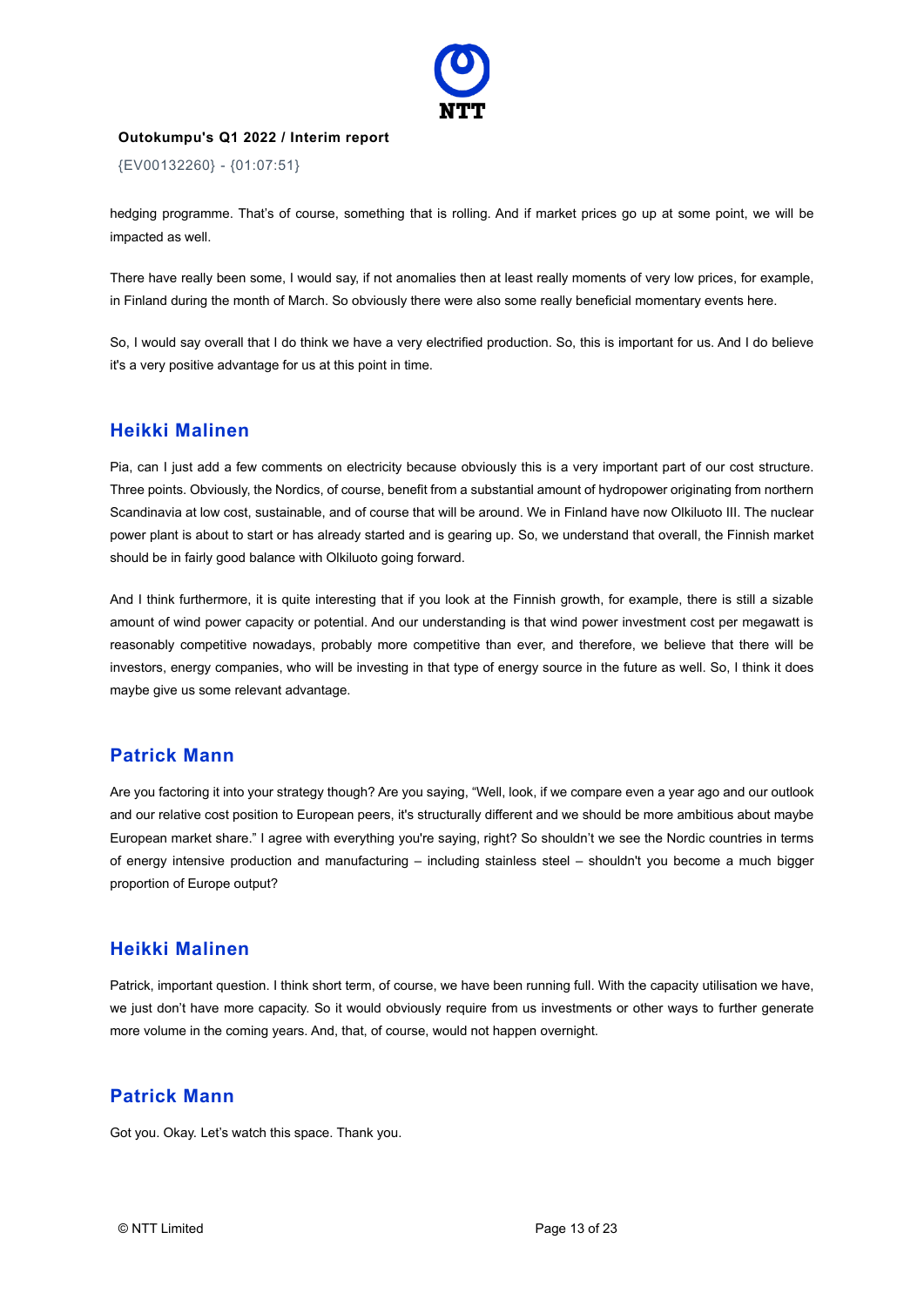

{EV00132260} - {01:07:51}

### **Operator**

Thank you. Our next question from the line of Luke Nelson at JP Morgan. Please go ahead. Your line is open.

### **Luke Nelson**

Hi. Thanks for taking my questions. Firstly, just a couple of follow-ups on the cost side, which you've given some detail to, and obviously strong performance, particularly in ferrochrome. But at the pre-close call, you gave some numbers around the quarter-on-quarter impact from natural gas power and ferrosilicon. Can you maybe just talk through what the sequential impact is going to be for those elements within your Q2 outlook guidance? That's my first question.

### **Pia Aaltonen-Forsell**

Indeed. And I think, ferrosilicon, especially was one of those cost elements where we definitely saw an increase quarter on quarter from Q4 to Q1, could have been north of €20 million impact on the Group level and then obviously that really kind of a jump or peak seems to have been from our perspective happening quite a lot there, Q4/Q1. So I think there is still inflationary pressure there, but I don't see it quite as significant as it was from the Q4 to the Q1.

Then I want to say that for electricity, if I just take that part, I did initially expect that we would still have maybe some tens of millions of increase from Q4 to Q1 and in the end, we did not because the end of March was then so beneficial from an electricity cost perspective for us, so we were more or less stable and I would say maybe there is a bit of pressure up for the second quarter, but it's not that significant.

And then the gas situation that remains really a big open topic, I mean, obviously my natural answer should have been, we are contractually protected, and I could give you more clarity on maybe it is around €10 million increase or something like that. Now, of course, we all know that gas is under pressure and there are really significant movements in the price from day to day. So, I think that brings potentially a little bit more pressure into that area. But without any major disruption, I would say also here we are still talking about a pressure upwards, but we are not talking many tens of millions on Group level. Maybe it is more like 10, 15, but there is more uncertainty around the gas as we speak.

### **Luke Nelson**

Okay. That's very clear. And then I suppose just more broadly again with Group guidance, EBITDA high relative to Q1, can you maybe just give a sense of how that guidance would fair if we adjust for ferrochrome, which obviously we've got roughly a 30 million improvement in EBITDA with the new ferrochrome settlement and then adjust for the gains in the inventory and hedging, which sounds like it's potentially 30 million positive. So I'm assuming that's a potentially 60 million or 70 million sequentially tailwind coming through. Can you just – adjusting for those, how would the stainless steel business's margin proceed? Would they still see EBITDA improvement on a standalone basis?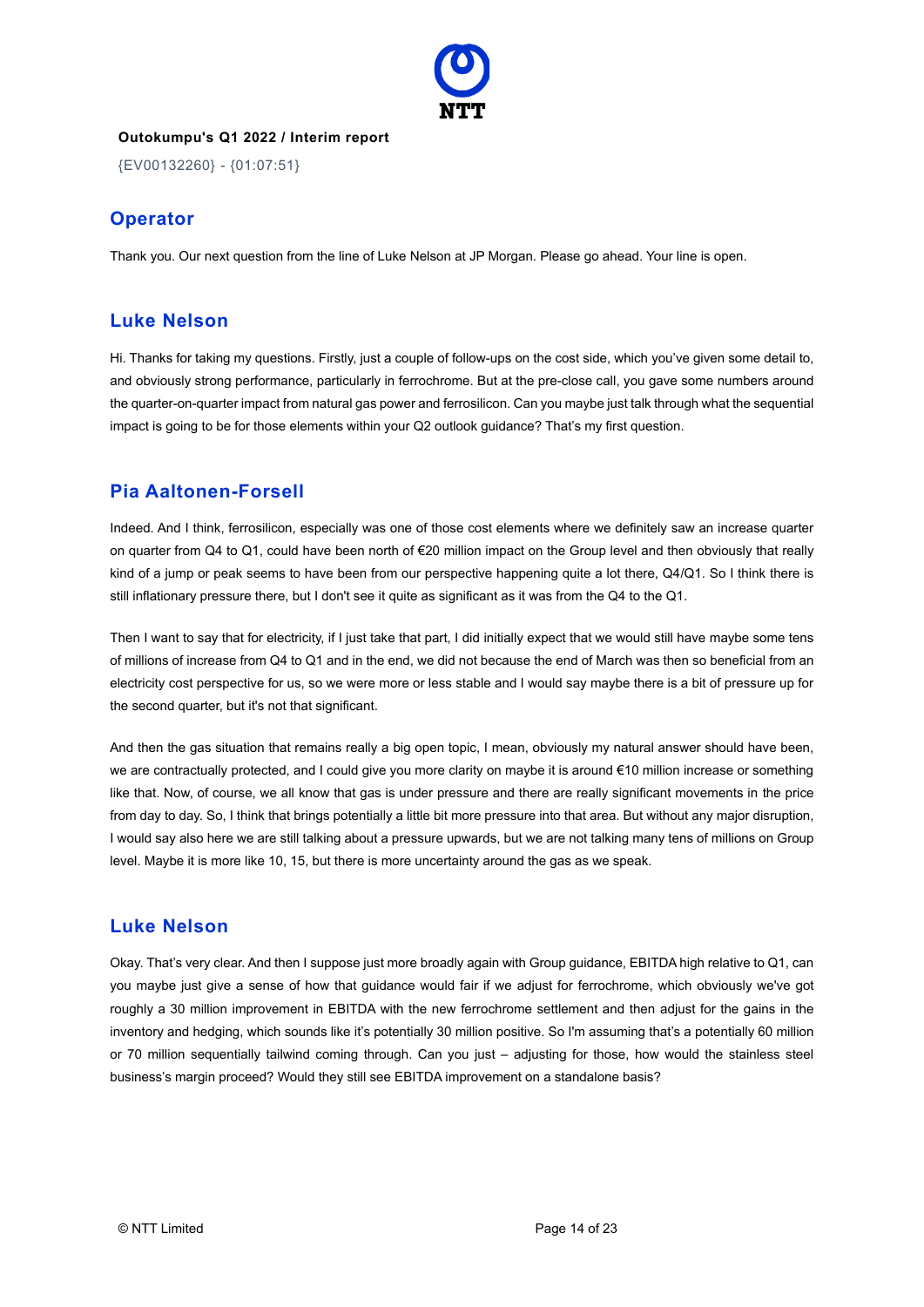

{EV00132260} - {01:07:51}

### **Pia Aaltonen-Forsell**

Yes, indeed. I think it's a good question. It already starts to be really specific, but I do try to at least give some information on some of the elements that are most important here. So, you touched on ferrochrome. You also touched on the net of timing and hedging. And I just want to say, with the metal prices, with the nickel price that we see right now, it would be a hedging loss and a timing gain. Just to be clear on that, that there is a net effect then that will be clearly positive. That is what it looks like right now.

And then you talked about what are the elements on the flat stainless side. Obviously, again there, not really a big change. Volumes more or less remaining the same. And then I would say repeat that, I mean, indeed there is inflationary pressure but our, of course, mitigation efforts have been really successful and as I just described, some of those details that we typically talk about, I mean, there are not that significant step changes in those, even though we clearly see a pressure. So, I would still say that there is a fair and good performance also from the stainless side. So, we are, for sure, observing still a good development here possible.

#### **Luke Nelson**

Okay. That's very clear. Thank you.

### **Operator**

Thank you. Our next question comes from the line of Anssi Raussi of SEB. Please go ahead. Your line is open.

### **Anssi Raussi**

Thank you, and hello, everyone, and thank you Heikki and Pia for the presentation. First one is a simple one. So for which months or quarters you are currently booking your orders?

### **Heikki Malinen**

Okay, so if I answer that question. Thank you, Anssi. Nice to hear your voice. So we are currently booking orders for the end of Q3. So, that would be August/September.

### **Pia Aaltonen-Forsell**

Yes, and Anssi, I mean, it's usually Europe that we are talking about. You know that the US is operating a little on a different cycle. There, we are, I think, booking July/August, which is really typical for how we would operate.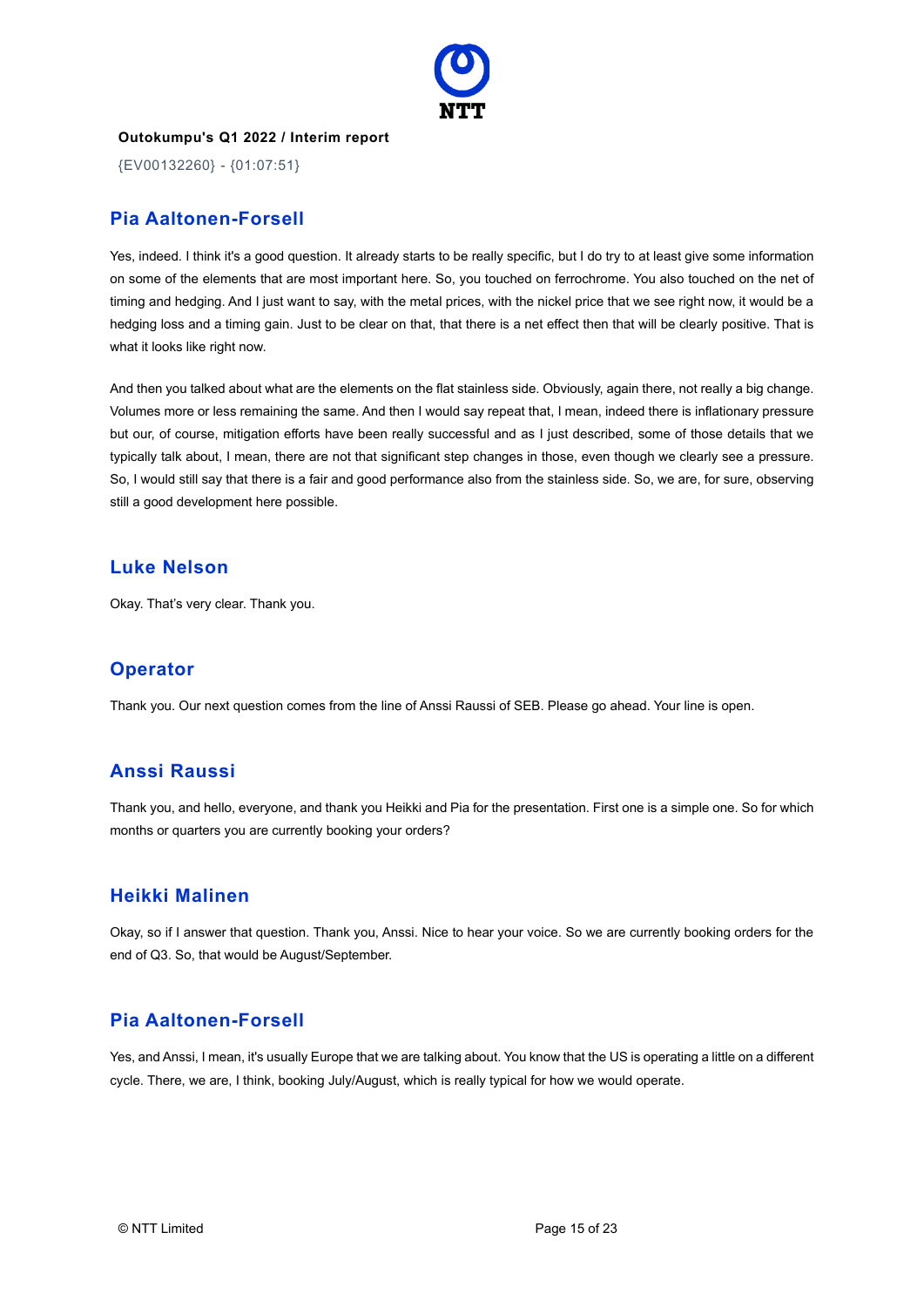

{EV00132260} - {01:07:51}

### **Anssi Raussi**

Yes, of course, talking about Europe here.

And you also mentioned that you see improving demand in Pro grades [ph 00:47:21]. Is this due to energy investments or what's behind this? Do you see it that this would have a significant impact on Q2 results already or later this year?

### **Heikki Malinen**

I'll let Pia comment on the implication, but I would just say that in terms of demand, demand for Pro grades is looking good. As said, there are some major bigger trends. You talked about energy. I think the reality is that now with this Russia/Ukraine crisis and the risk associated with supply disruptions from that market could ultimately lead to quite substantial investments in energy in Europe. And I think that will be an interesting area for us to focus on in terms of our sales. Of course, as commodity energy prices go up, oil included, globally that will also further increase the demand for the types of metals we produce. So, I think there's a lot of positive in those tailwinds in that sector as well.

### **Pia Aaltonen-Forsell**

And Anssi, maybe just to add that, typically the order book is here for a bit of a longer period of time. So indeed, there could be some positives in Q2, but it could also come a bit later in the year. So, this is not uniquely for Q2.

### **Anssi Raussi**

Okay. That's clear. And maybe the last one from me is just to clarify and to continue on the ferrochrome division. So basically, should we still use the old goal of roughly €10 million of EBITDA per €0.10 price or when thinking about the price delta quarter over quarter is there something specific to take into account in Q2?

### **Pia Aaltonen-Forsell**

Well, Anssi, we had this challenge with all this other inflationary pressure and other things happening around that, but as we speak and as per right now, that's kind of the best advice I can give for these circumstances. And we'll certainly come back if that changes.

### **Anssi Raussi**

Okay. That's clear. Of course, I understand the uncertainties. Thank you. That's all from me.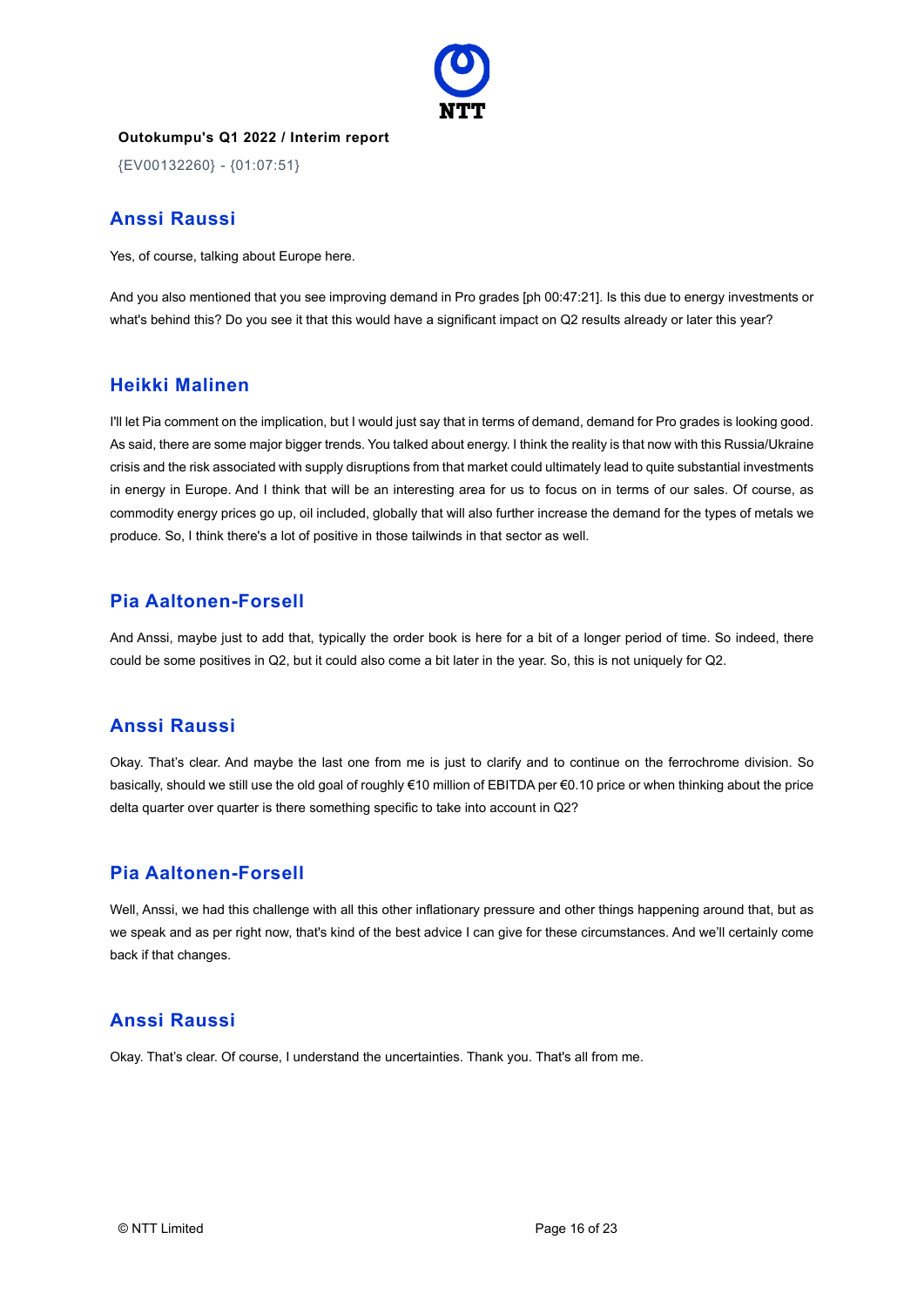

{EV00132260} - {01:07:51}

### **Operator**

Thanks. And the next question comes from the line of Rochus Brauneiser of Kepler Cheuvreux. Please go ahead. Your line is open.

### **Rochus Brauneiser**

Yes, hi there, and thanks for taking my questions. Most have been answered already. Maybe on your 250 million programme, you were mentioning early on that this was also quite helpful in mitigating the cost inflation you are observing. How do you think about stepping this programme up again as we might be prepared that inflation is not moving your way too quickly, so are there any thoughts already at this stage for the phase two that you keep going and keep pushing on this side? That's the first question.

### **Pia Aaltonen-Forsell**

Yes. Thanks very much. And indeed, I think we have more than 700 initiatives that are still extremely early phase, so under evaluation. So, it is absolutely possible that a part of this could be a source also for our second phase improvements. And overall, it's just important as well that this way of looking at improvements, really driving them as projects, is also the security that we need in our type of industry, in just constantly fighting this battle on costs and on inflation. So I think both as a long-term way of working, it's valuable, but certainly we probably have other ideas in the pipeline that we can use also going forward.

### **Rochus Brauneiser**

Okay. That's interesting. Then secondly, sorry that I come back to the guidance and to the previous question. I'm not sure whether I got you wrong when you talked about this inventory metal derivative effects, which were negative 42 million last quarter. And you were just saying it could be positive, the same amount or even higher than that. So we're talking about 100 million or, let's say, it could be up to a three-digit million figure in terms of swing impact in the EBITDA. And if we adjust for that, how shall I think about the realised prices? I'm not sure whether you commented on that previously. I think volumes are flattish, your energy price is to mitigate. I'm not just sure whether your comments mean that your underlying earnings are flat or eventually downward.

### **Pia Aaltonen-Forsell**

Yeah. I don't see any reason to interpret it like that, the underlying earnings would be down, but I want to emphasise that exactly as you said, the swing to the positive in this net of timing and hedging will be a big number.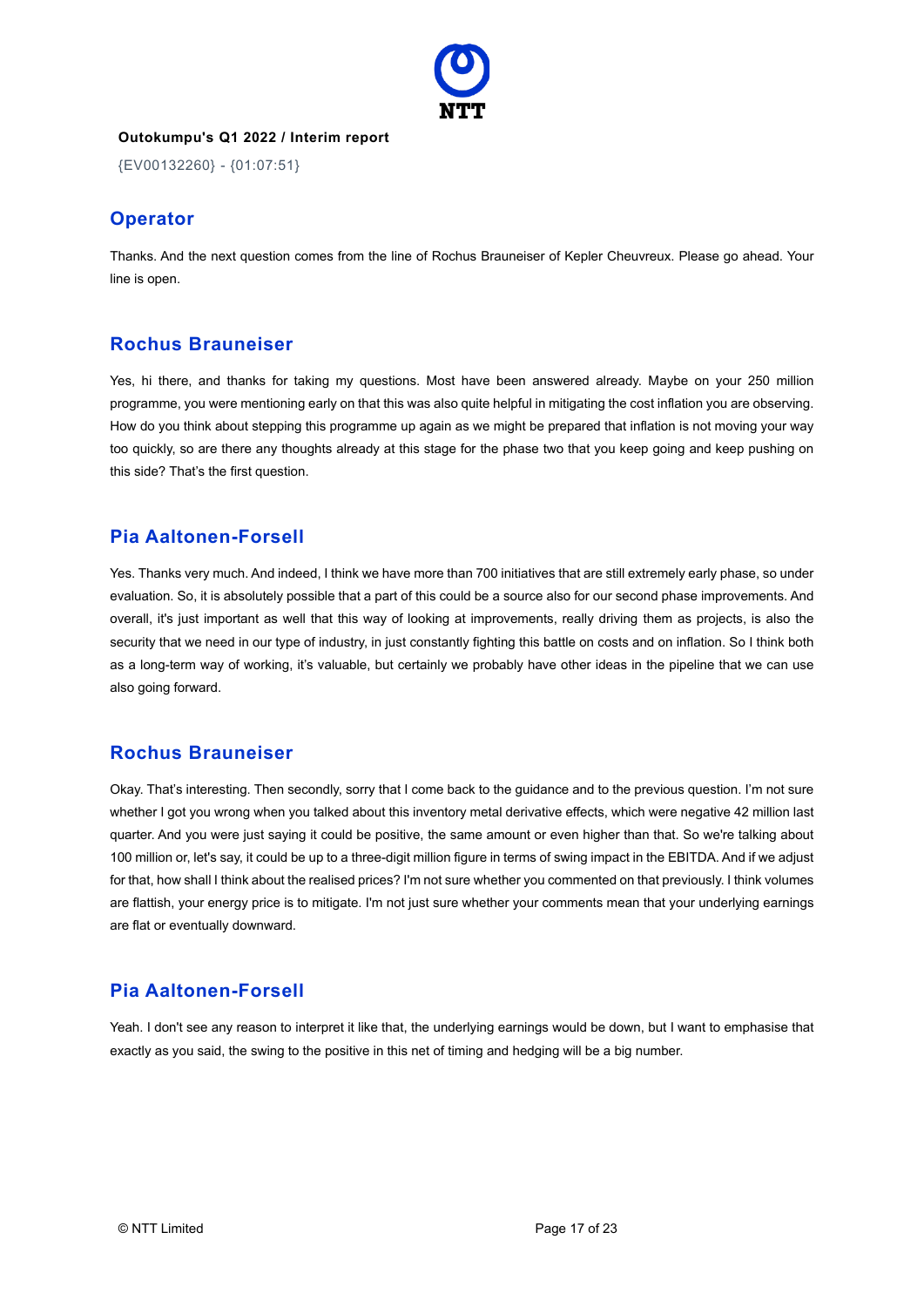

{EV00132260} - {01:07:51}

### **Rochus Brauneiser**

Okay. That's helpful. And then maybe a more like general question. You're saying over the last couple of quarters, you're running at very high-capacity utilisation. What kind of quarterly numbers shall we think about what you would consider as an effective [? 00:52:54] capacity across the whole planned [ph 00:52:55] network.

### **Pia Aaltonen-Forsell**

Well, I would say, I don't think we have published as kind of a nameplate capacity figure. It's kind of a constant subject for also further work at our end, just looking at also the right number of shifts, how we are running the various operations, but it is true and seasonally also I mean I would expect the first quarter and the second quarter to be kind of in a normal sort of annual cycle, those where we would see really high-capacity utilisation. So maybe that's the best answer I can give right now.

I mean, I was just looking at some historical stats, looking at the development of our delivery volumes, from 2017, 2018, 2019, 2020, 2021, and obviously there's been the COVID lows, 2020 was a low figure. 2019 wasn't that high of a figure but overall if you look, of course, we've had a good rebound back to those times before all of these crises started to hit generally the industry as well.

So, I would say we have taken very many steps on that journey, on that rebound. And now of course the question going forward is, what can we do more? And certainly, we are working with those questions every day now.

### **Heikki Malinen**

Maybe I can just add to that that obviously, with the level of capacity utilisation we have and even though our melt is based on batch processing, we do see that with the high utilisation we are getting also efficiencies because we can run longer, we can use – we have bigger melts, we can use the same recipe multiple times consecutively and that basically gives us efficiencies. So, I think that is also for the generating not only high utilisation, but also then generating more volume. Visà-vis, when times were tough, we were kind of selling what was demanded. So, it was more difficult to run. So there's a big, big positive delta for us also from there.

### **Rochus Brauneiser**

Okay. No, this makes absolutely sense. Thank you very much.

### **Operator**

Thank you. Our next question comes from the line of Vishan Agarwal at Citigroup. Please go ahead. Your line is open.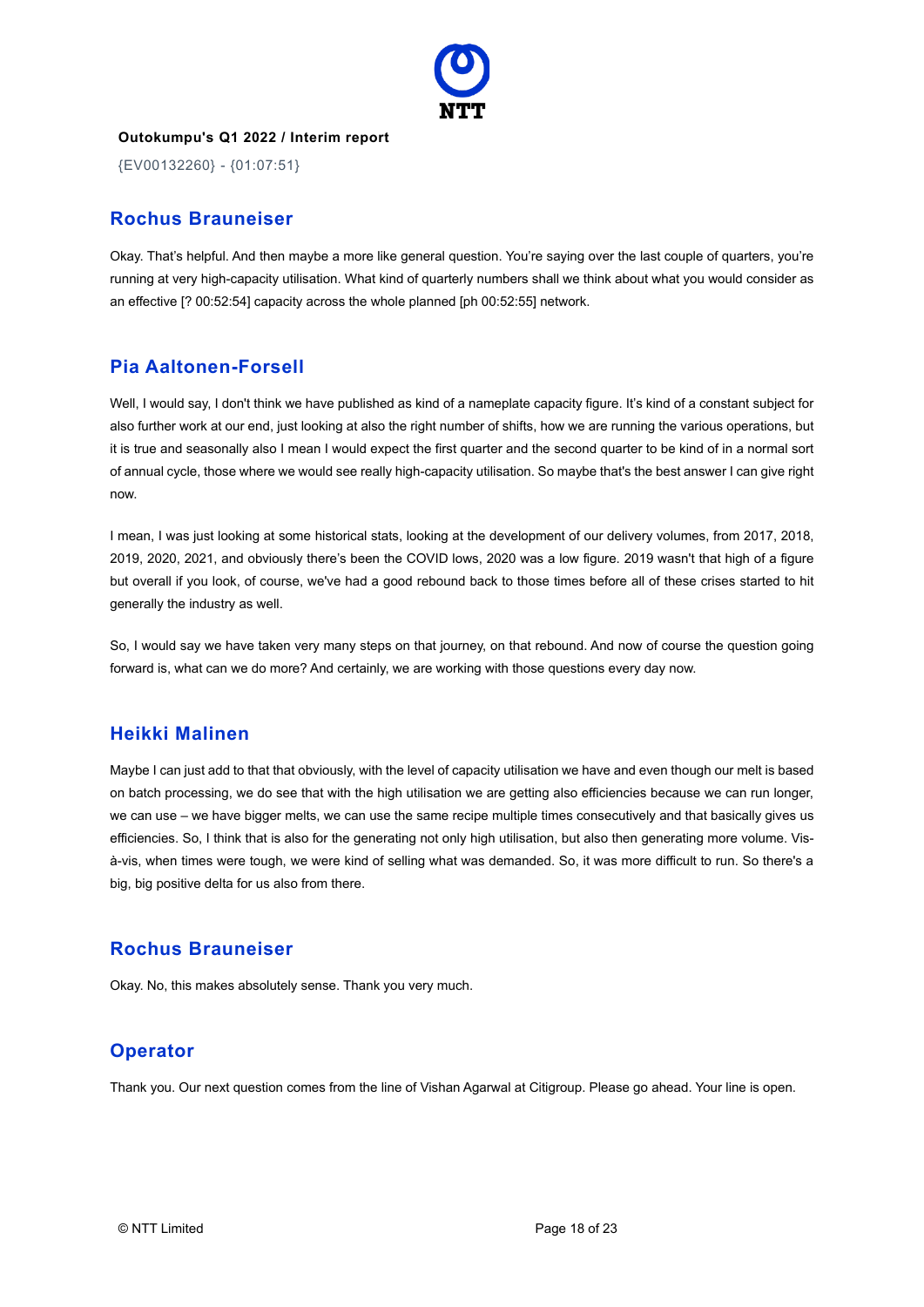

{EV00132260} - {01:07:51}

### **Vishan Agarwal**

Hi. Thanks for taking my question. Most of them have already been taken. If I can ask a question on the hedging policy. I mean, you mentioned a couple of times that the hedging policy has been successful. It has protected you in the high pricing environment. My question is how adaptive the policy has been in the current pricing environment, as in have you reduced hedging so that the current hedges in the high pricing environment doesn't get a burden later when the prices come down? How that evolution has been.

### **Pia Aaltonen-Forsell**

Indeed. Thank you very much. May I still ask that, do you mean particularly nickel hedging here or do you refer to something else?

### **Vishan Agarwal**

No, I mean electricity price. Sorry, my mistake.

### **Pia Aaltonen-Forsell**

Okay. So on the electricity price. So what our hedging policy is, that we are gradually building up our position typically actually with really delivery contracts. So, we don't want to be exposed to pricing only in a moment of time, so kind of when the moment is right, we actually build a rolling position over a period of two to three years. So, we have some really longterm contracts like you have seen us recently launch, for example, wind power contracts for ten years, etc. But then we also build a more sort of tactical position with contracts running over this rolling few years period.

And that means that we take positions gradually so that when we in the end reach the quarter, we have reached a very high percentage. We never hedge 100% of electricity simply because there could be variation in production volumes, etc. So we do need to leave a top layer there for spot market. But under the circumstances, for example, in the first quarter, we wanted to leave an extremely thin top layer and that is what our policy allows us.

So, we have, let's say, some ability to adjust, whether we really take the hedging up to let me say 90%-95% of the expected consumption, or if it's just slightly lower than that. But that variation is not huge. But that's kind of where we can, according to our policy, take the decisions then based on our best understanding of the overall situation.

### **Vishan Agarwal**

So, if I understood correctly, you had no decent flexibility not to take high pricing hedging so that your cost base is permanently increased for the next end of this year or for next year?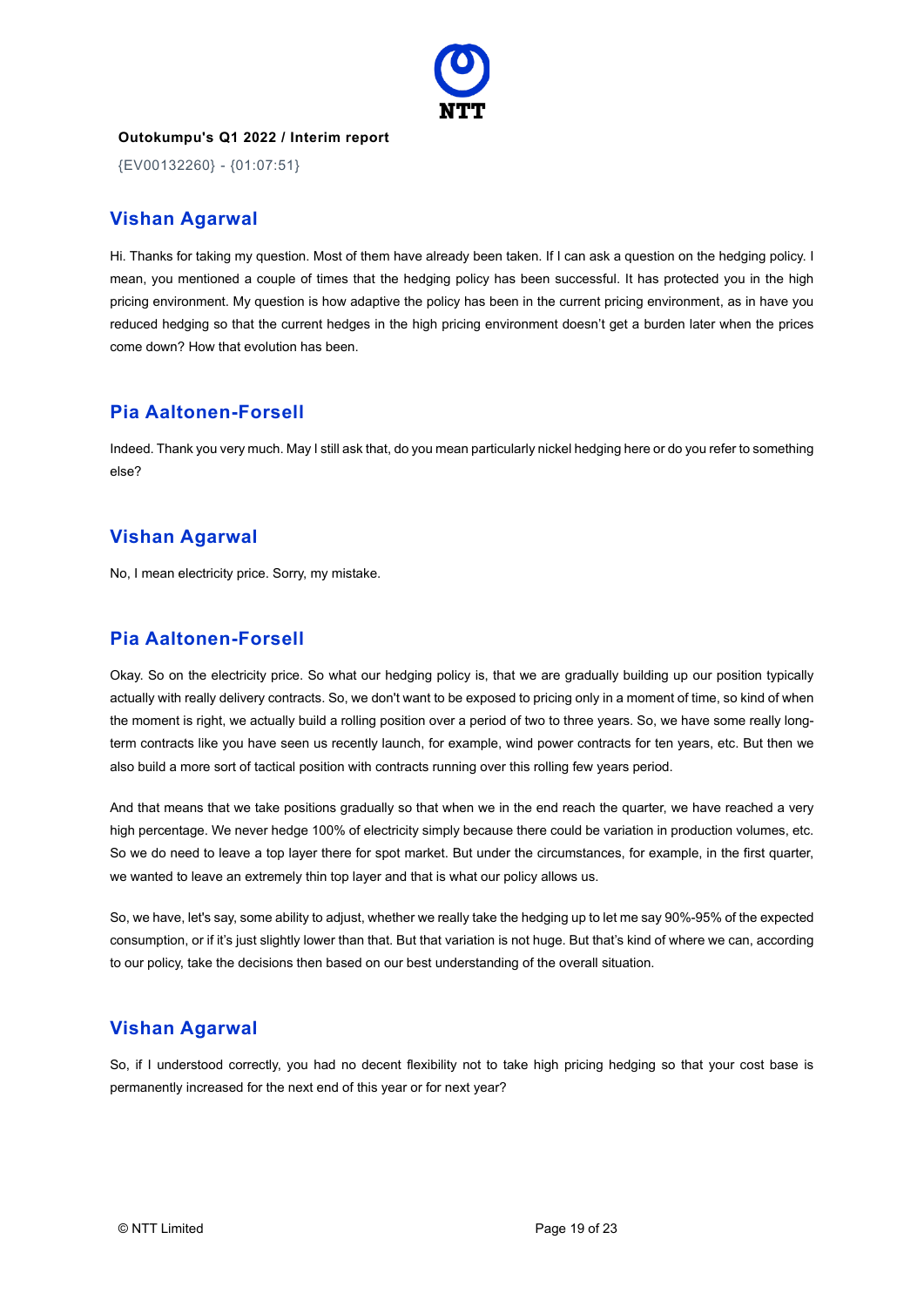

{EV00132260} - {01:07:51}

### **Pia Aaltonen-Forsell**

Yeah, so there is some impact, but we have like funnels – I guess is the right term to use there – so we have some funnels inside which we can move. So, we have some flexibility, but we don't want to totally step out and not doing any contracting at all, but obviously we would always assess the situation and choosing which funnel we are. So, if prices are high, we would go for the lowest funnel. Let me maybe try to explain it that way.

### **Vishan Agarwal**

Sure. My second question is more on the Capital Markets Day, or the site visit you are holding in June. I mean, what should be the expectation in terms of key messaging? I mean, if I were to use an example of Kemi Mine, I mean, you've been doing this mine life extension programme for long. CapEx has gone into that. Should we expect some kind of a messaging that, "Okay, CapEx has peaked, and CapEx will come down there." Or any other potential key messaging?

### **Pia Aaltonen-Forsell**

On that specific question, I think it's fair to expect that we can show that the project is about to come to an end. It has been successfully managed and also from a CapEx perspective, obviously that means that it's kind of tailing off. We still have like 60/70 million this year and we will have some tens of millions next year. But physically speaking, we are sort of moving really towards the completion of the project. So I think that's one good example.

I mean, we certainly want to show both the mine, now stainless operations. We want to show what benefits we have from the integration, but as for the really detailed messaging and agenda, we will come back to that shortly. That's still at the moment under preparation.

### **Heikki Malinen**

What I would say from my side is I would expect it to be a great event and I would definitely recommend you arrive and book for those airline tickets.

### **Vishan Agarwal**

Sure, thanks.

### **Operator**

Thank you. Our next question comes from the line of Bastian Synagowitz of Deutsche Bank. Please go ahead. Your line is open.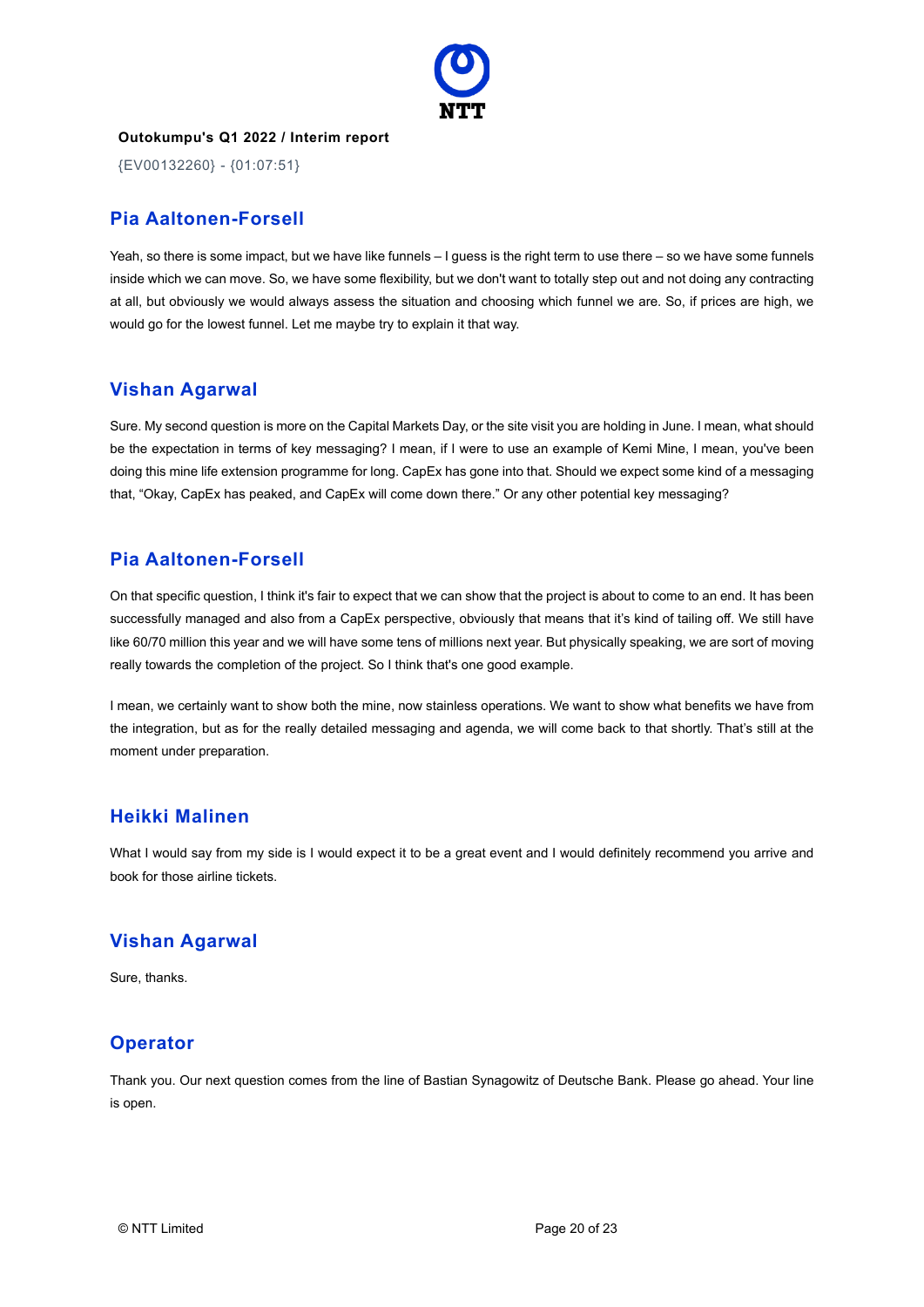

{EV00132260} - {01:07:51}

### **Bastian Synagowitz**

Yeah, thanks, and good afternoon, all. Heikki, can I just follow up briefly on Carsten's earlier question on balance sheet and strategy? And sorry to come back to that, but that is obviously still a key point for investors. The magnitude of your cash generation obviously does allow you to look at capital allocation in a very different way versus what it would have been the case even a year ago. And then without going into detail, I'm just wondering whether you plan to update on strategy or capital allocation from a holistic point of view? And maybe also whether you could give us a broad timing which you are envisaging here? That is my first question.

### **Heikki Malinen**

Right. So, I'm trying to answer that in a way to be informative but not say what we ultimately are going to say. But I think that first of all, what I would look carefully at is the journey we outlined when I joined. The first step was that we would derisk the company and the second step was investing in core. So what I can say is investing in the core is still what's on my mind and I think you should read into that – well, I think the words in itself tell already something.

I think otherwise, indeed, I'm very happy where we are as a company. We are six months ahead in terms of, let's say, the targets we set. We've made extremely good progress. Of course, we have had a lot of tailwind from demand and that basically does put Outokumpu in a unique position. I don't know if Outokumpu has been this strong financially balance sheet-wise ever, we'd have to go very, very far into the past. So, it does give us optionality and what we of course – many things we can do and what we're now trying to figure out is how do we how do we prioritise the different things and how do we make sure that – I think what's really important for me at this juncture is that we have been able to institutionalise a way of working here over the last two years and I want to make sure that this way of working continues and we start creating a very, let's say, predictive track record in terms of our performance.

I think that is what I would say at this stage. And we will come back, as said, with Pia during the course of this year with much more detail, and a very holistic and comprehensive strategy then for you to react to.

### **Bastian Synagowitz**

Thanks for the colour. And in terms of the timing, is this something you planned to do for the third quarter or fourth quarter or are you still keeping all options open here in terms of the timing?

### **Heikki Malinen**

We are working very hard. I don't want to commit to a date, but I can tell you we're working very hard on this.

### **Bastian Synagowitz**

Understood. Then just maybe to get back then on the points you've made, and I think you've made a couple of very valid points. If we look at Outokumpu, obviously, as an equity story, it's probably fair to say it has not worked over the past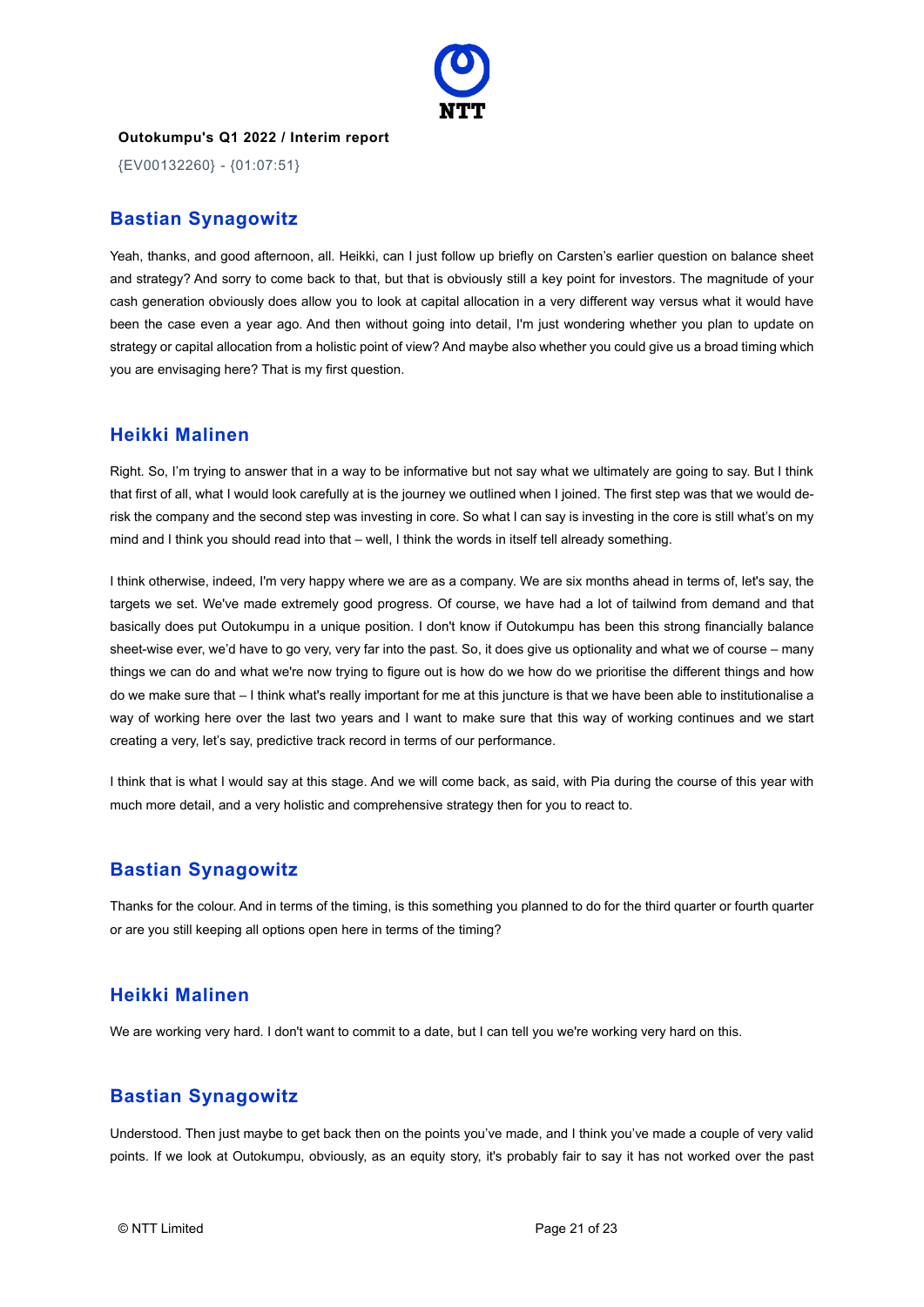

{EV00132260} - {01:07:51}

decade. So I think it did very well in the recent past. But if you look back, it did create quite a bit of pain for investors which have been there for long. I think in fact, the current market capitalisation is not far from the amount of equity which has been raised over the past ten years or so. Is this something which is on your mind and which you aim to repay? In other words, do you see share buyback as generally something which is part of your toolbox as well?

### **Heikki Malinen**

I'm not going to comment on individual actions the company may or may not do in the future. But I would say that I understand the concerns from the past. The last decade was very tough for the company. And as CEO of this company now for two years, of course, my objective is to try and create a sustainable, consistent, predictable track record so that investors and stakeholders could see that this is where they are going and the plans make sense, and that when they say something, they will deliver.

And for Pia and I and my colleagues in Executive Committee of the company, that is the mantra we are repeating among ourselves. So far the last two years have gone better than we predicted. And that is the mindset that we have. Is that not the case, Pia?

### **Pia Aaltonen-Forsell**

Absolutely. And making sure that we have a very consistent delivery also of what we have promised to do. And I think the financial resilience, the strong balance sheet, will also help us with that also going forward.

### **Bastian Synagowitz**

Okay. Perfect. Very clear. Thanks to both of you.

### **Operator**

Thank you. And we have one further question. That's from the line of Patrick Mann at Bank of America. Please go ahead. Your line is open.

### **Patrick Mann**

Thank you for the follow-up opportunity. Just in terms of switching raw materials away from Russia, is that expected to have any impact on cost or is it just about sourcing supply? Thanks very much.